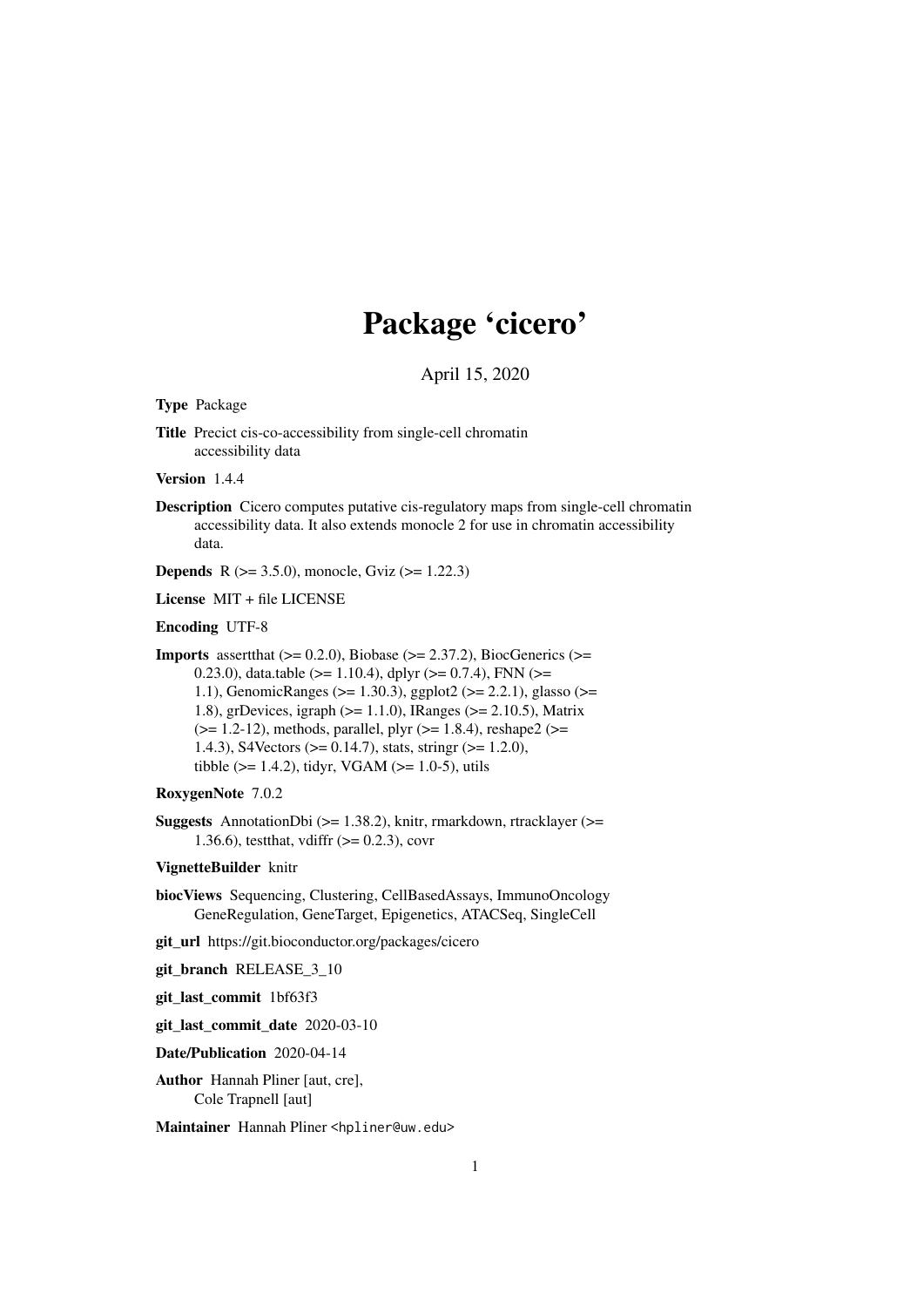## <span id="page-1-0"></span>R topics documented:

|       |                                                                                                                                              | -3 |
|-------|----------------------------------------------------------------------------------------------------------------------------------------------|----|
|       |                                                                                                                                              |    |
|       |                                                                                                                                              | 5  |
|       |                                                                                                                                              |    |
|       |                                                                                                                                              |    |
|       |                                                                                                                                              |    |
|       |                                                                                                                                              |    |
|       |                                                                                                                                              |    |
|       |                                                                                                                                              |    |
|       |                                                                                                                                              |    |
|       | $find\_overlapping\_coordinates \dots \dots \dots \dots \dots \dots \dots \dots \dots \dots \dots \dots \dots \dots \dots \dots \dots \dots$ |    |
|       |                                                                                                                                              |    |
|       |                                                                                                                                              |    |
|       |                                                                                                                                              |    |
|       |                                                                                                                                              |    |
|       |                                                                                                                                              |    |
|       |                                                                                                                                              |    |
|       |                                                                                                                                              |    |
|       |                                                                                                                                              |    |
|       |                                                                                                                                              |    |
|       |                                                                                                                                              |    |
|       |                                                                                                                                              |    |
|       |                                                                                                                                              |    |
| Index |                                                                                                                                              | 27 |

cicero-package *cicero*

## Description

Cicero computes putative cis-regulatory maps from single-cell chromatin accessibility data. It also extends monocle 2 for use in chromatin accessibility data.

## Author(s)

Maintainer: Hannah Pliner <hpliner@uw.edu>

## Authors:

• Cole Trapnell <coletrap@uw.edu>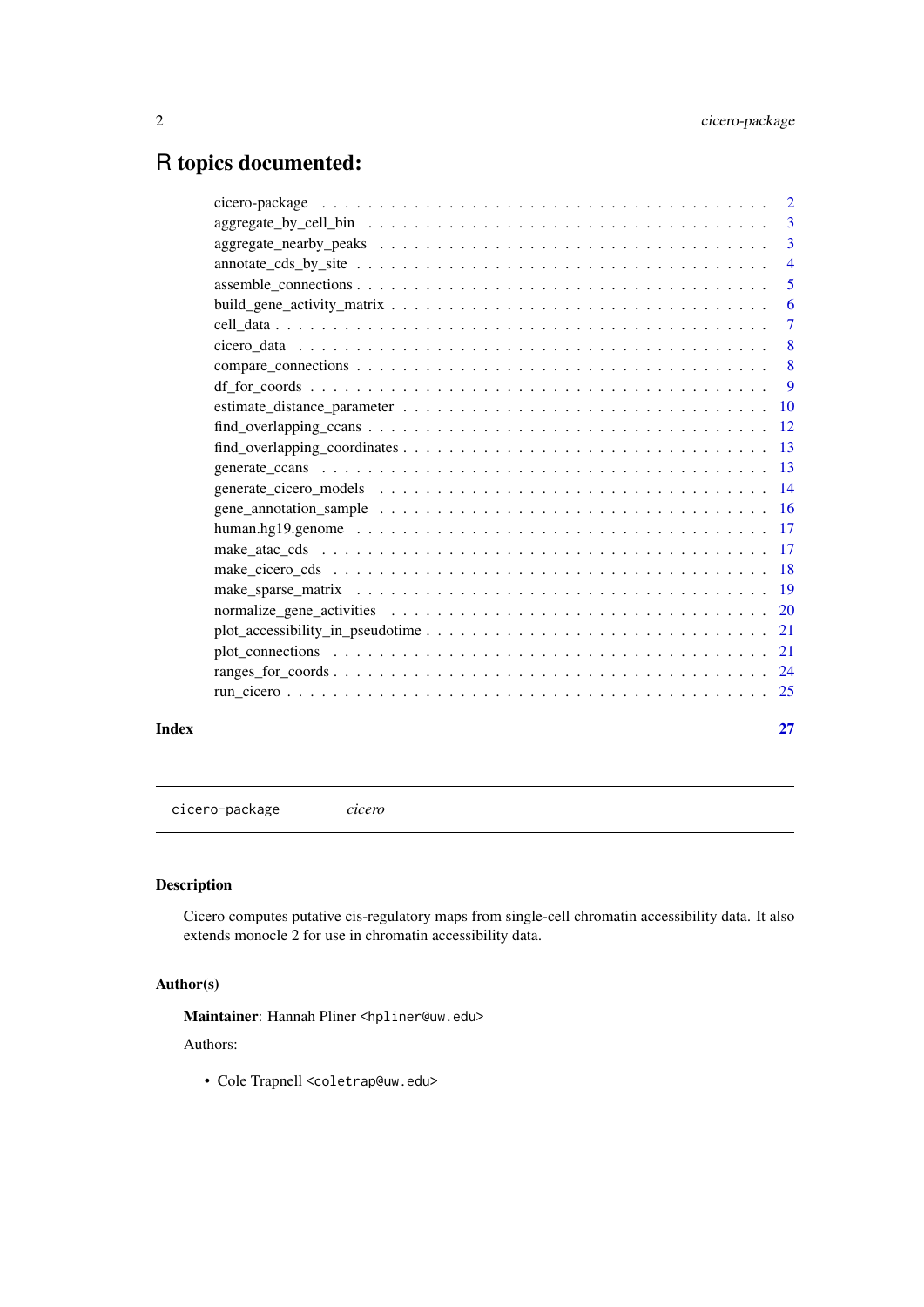<span id="page-2-0"></span>aggregate\_by\_cell\_bin *Aggregate count CDS by groups of cells*

### Description

Aggregates a CDS based on an indicator column in the pData table

## Usage

```
aggregate_by_cell_bin(cds, group_col)
```
#### Arguments

| cds       | A CDS object to be aggregated                                                                          |
|-----------|--------------------------------------------------------------------------------------------------------|
| group_col | The name of the column in the pData table that indicates the cells assignment to<br>its aggregate bin. |

## Details

This function takes an input CDS object and collapses cells based on a column in the pData table by summing the values within the cell group.

## Value

A count cds aggregated by group\_col

## Examples

```
data("cicero_data")
#input_cds <- make_atac_cds(cicero_data, binarize = TRUE)
#pData(input_cds)$cell_subtype <- rep(1:10, times=20)
#binned_input_lin <-aggregate_by_cell_bin(input_cds, "cell_subtype")
```
aggregate\_nearby\_peaks

*Make an aggregate count cds by collapsing nearby peaks*

## Description

Make an aggregate count cds by collapsing nearby peaks

## Usage

```
aggregate_nearby_peaks(cds, distance = 1000)
```

| cds      | A CellDataSet (CDS) object. For example, output of make_atac_cds |
|----------|------------------------------------------------------------------|
| distance | The distance within which peaks should be collapsed              |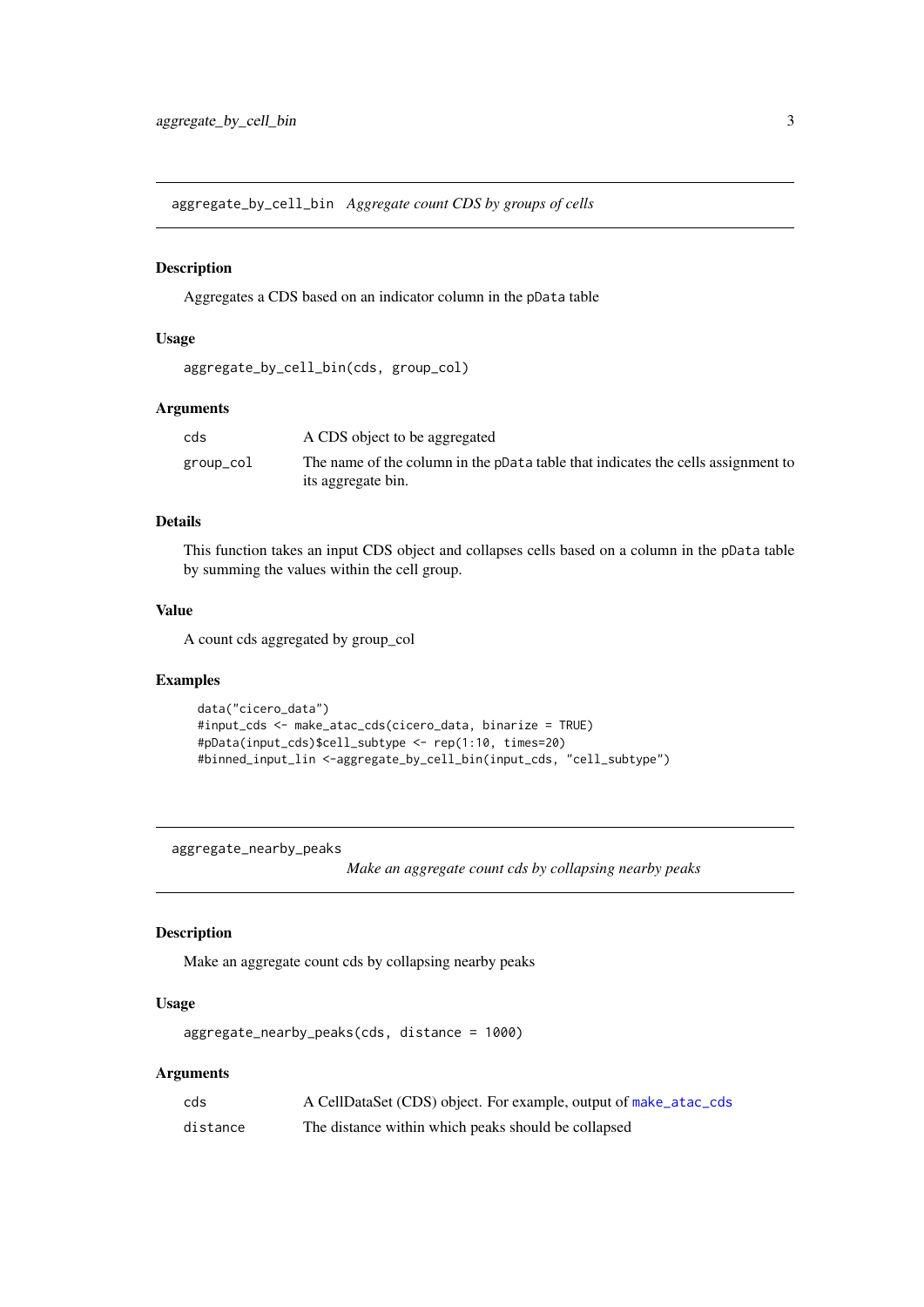## <span id="page-3-0"></span>Details

This function takes an input CDS object and collapses features within a given distance by summing the values for the collapsed features. Ranges of features are determined by their feature name, so the feature names must be in the form "chr1:1039013-2309023".

## Value

A CDS object with aggregated peaks.

## Examples

```
data("cicero_data")
input_cds <- make_atac_cds(cicero_data, binarize = TRUE)
agg_cds <- aggregate_nearby_peaks(input_cds, distance = 10000)
```
annotate\_cds\_by\_site *Add feature data columns to fData*

## Description

Annotate the sites of your CDS with feature data based on coordinate overlap.

## Usage

```
annotate_cds_by_site(
  cds,
  feature_data,
  verbose = FALSE,
  maxgap = 0,
  all = FALSE,header = FALSE
)
```

| cds          | A CDS object.                                                                                                                                                                                                                                                                                                                                                                                                                  |
|--------------|--------------------------------------------------------------------------------------------------------------------------------------------------------------------------------------------------------------------------------------------------------------------------------------------------------------------------------------------------------------------------------------------------------------------------------|
| feature_data | Data frame, or a character path to a file of feature data. If a path, the file should<br>be tab separated. Default assumes no header, if your file has a header, set header<br>$=$ FALSE. For either a data frame or a path, the file should be in bed-like format,<br>with the first 3 columns containing chromosome, start and stop respectively. The<br>remaining columns will be added to the fData table as feature data. |
| verbose      | Logical, should progress messages be printed?                                                                                                                                                                                                                                                                                                                                                                                  |
| maxgap       | The maximum number of base pairs allowed between the peak and the feature<br>for the feature and peak to be considered overlapping. Default $= 0$ (overlapping).<br>Details in findOverlaps-methods. If maxgap is set to "nearest" then the nearest<br>feature will be assigned regardless of distance.                                                                                                                        |
| all          | Logical, should all overlapping intervals be reported? If all is FALSE, the largest<br>overlap is reported.                                                                                                                                                                                                                                                                                                                    |
| header       | Logical, if reading a file, is there a header?                                                                                                                                                                                                                                                                                                                                                                                 |
|              |                                                                                                                                                                                                                                                                                                                                                                                                                                |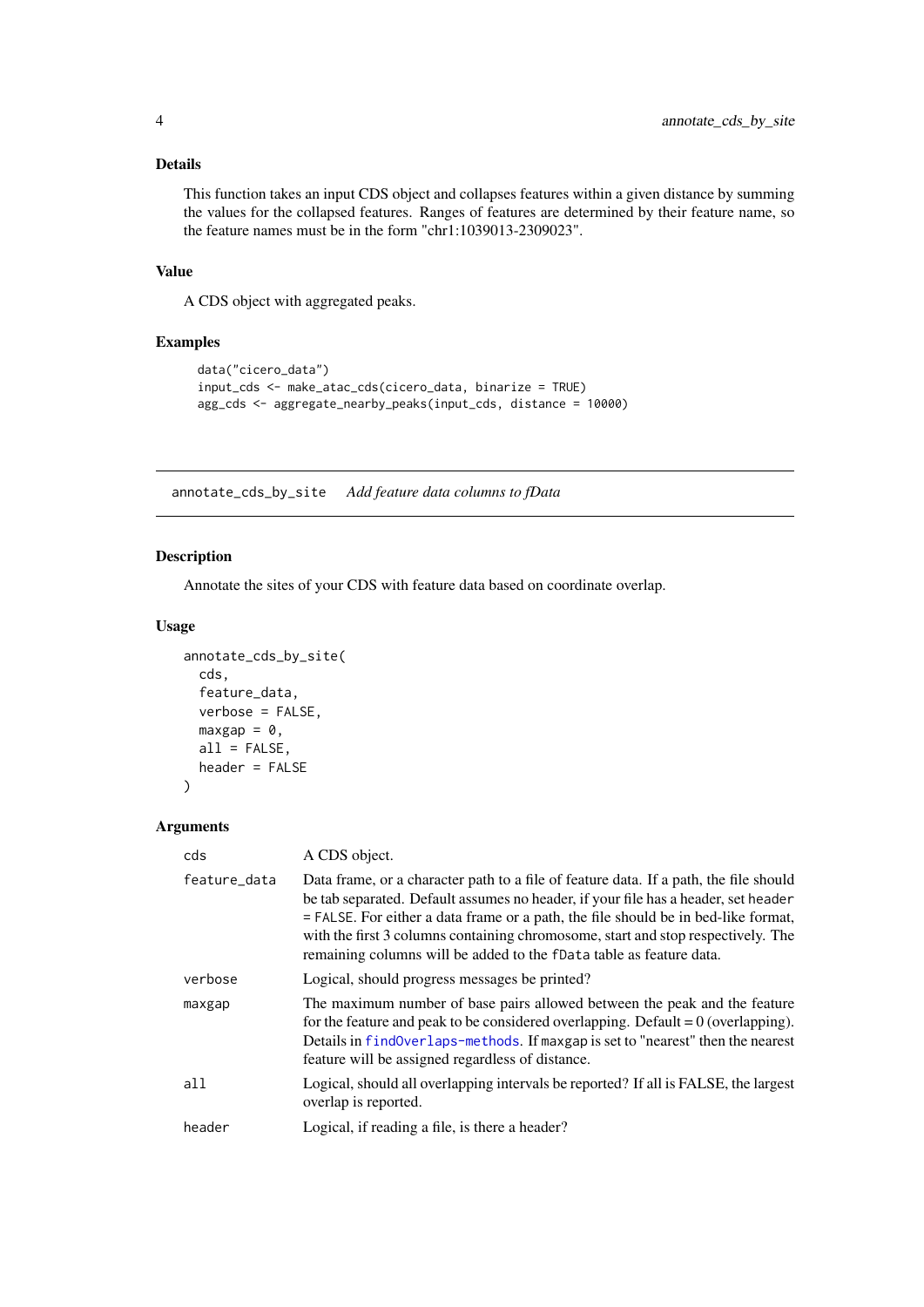#### <span id="page-4-0"></span>Details

annotate\_cds\_by\_site will add columns to the fData table of a CDS object based on the overlap of peaks with features in a data frame or file. An "overlap" column will be added, along with any columns beyond the three required columns in the feature data. The "overlap" column is the number of base pairs overlapping the fData site. When maxgap is used, the true overlap is still calculated (overlap will be 0 if the two features only overlap because of maxgap) NA means that there was no overlapping feature. If a peak overlaps multiple data intervals and all is FALSE, the largest overlapping interval will be chosen (in a tie, the first entry is taken), otherwise all intervals will be chosen and annotations will be collapsed using a comma as a separator.

#### Value

A CDS object with updated fData table.

#### Examples

```
data("cicero_data")
input_cds <- make_atac_cds(cicero_data, binarize = TRUE)
feat <- data.frame(chr = c("chr18", "chr18", "chr18", "chr18"),
                   bp1 = c(10000, 10800, 50000, 100000),
                   bp2 = c(10700, 11000, 60000, 110000),
                   type = c("Acetylated", "Methylated", "Acetylated",
                   "Methylated"))
input_cds <- annotate_cds_by_site(input_cds, feat)
```
<span id="page-4-1"></span>assemble\_connections *Combine and reconcile cicero models*

#### **Description**

Function which takes the output of [generate\\_cicero\\_models](#page-13-1) and assembles the connections into a data frame with cicero co-accessibility scores.

#### Usage

```
assemble_connections(cicero_model_list, silent = FALSE)
```
#### Arguments

cicero\_model\_list A list of cicero output objects, generally, the output of [generate\\_cicero\\_models](#page-13-1). silent Logical, should the function run silently?

#### Details

This function combines glasso models computed on overlapping windows of the genome. Pairs of sites whose regularized correlation was calculated twice are first checked for qualitative concordance (both zero, positive or negative). If they not concordant, NA is returned. If they are concordant the mean is returned.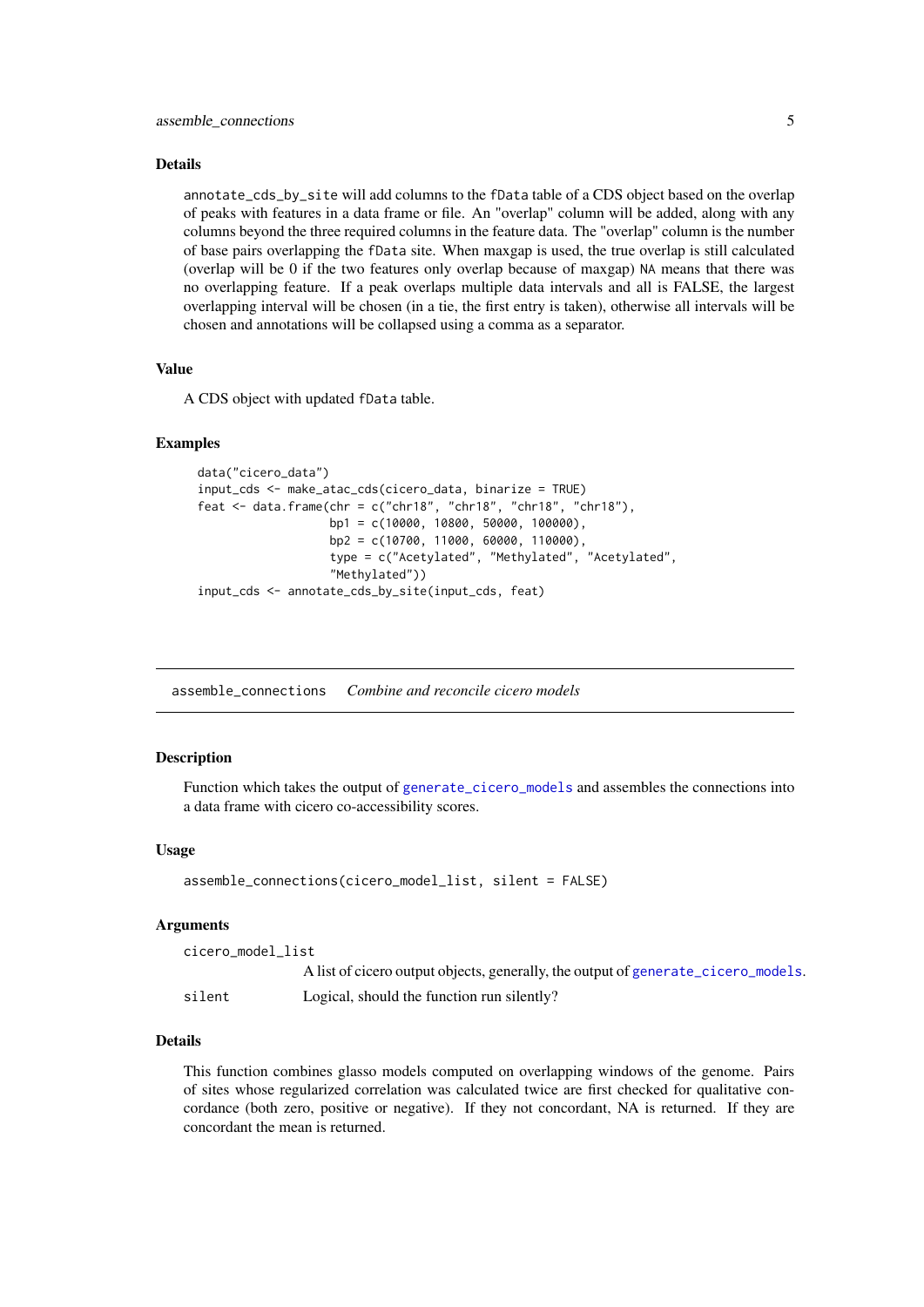<span id="page-5-0"></span>A data frame of connections with their cicero co-accessibility scores.

## See Also

[generate\\_cicero\\_models](#page-13-1)

#### Examples

```
data("cicero_data")
data("human.hg19.genome")
sample_genome <- subset(human.hg19.genome, V1 == "chr18")
sample_genome$V2[1] <- 100000
input_cds <- make_atac_cds(cicero_data, binarize = TRUE)
input_cds <- reduceDimension(input_cds, max_components = 2, num_dim=6,
                             reduction_method = 'tSNE',
                             norm_method = "none")
tsne_coords <- t(reducedDimA(input_cds))
row.names(tsne_coords) <- row.names(pData(input_cds))
cicero_cds <- make_cicero_cds(input_cds, reduced_coordinates = tsne_coords)
model_output <- generate_cicero_models(cicero_cds,
                                       distance_parameter = 0.3,
                                       genomic_coords = sample_genome)
cicero_cons <- assemble_connections(model_output)
```
<span id="page-5-1"></span>build\_gene\_activity\_matrix

*Calculate initial Cicero gene activity matrix*

## Description

This function calculates the initial Cicero gene activity matrix. After this function, the activity matrix should be normalized with any comparison matrices using the function [normalize\\_gene\\_activities](#page-19-1).

#### Usage

```
build_gene_activity_matrix(
  input_cds,
  cicero_cons_info,
  site_weights = NULL,
  dist_thresh = 250000,
  coaccess_cutoff = 0.25
)
```
## Arguments

input\_cds Binary sci-ATAC-seq input CDS. The input CDS must have a column in the fData table called "gene" which is the gene name if the site is a promoter, and NA if the site is distal.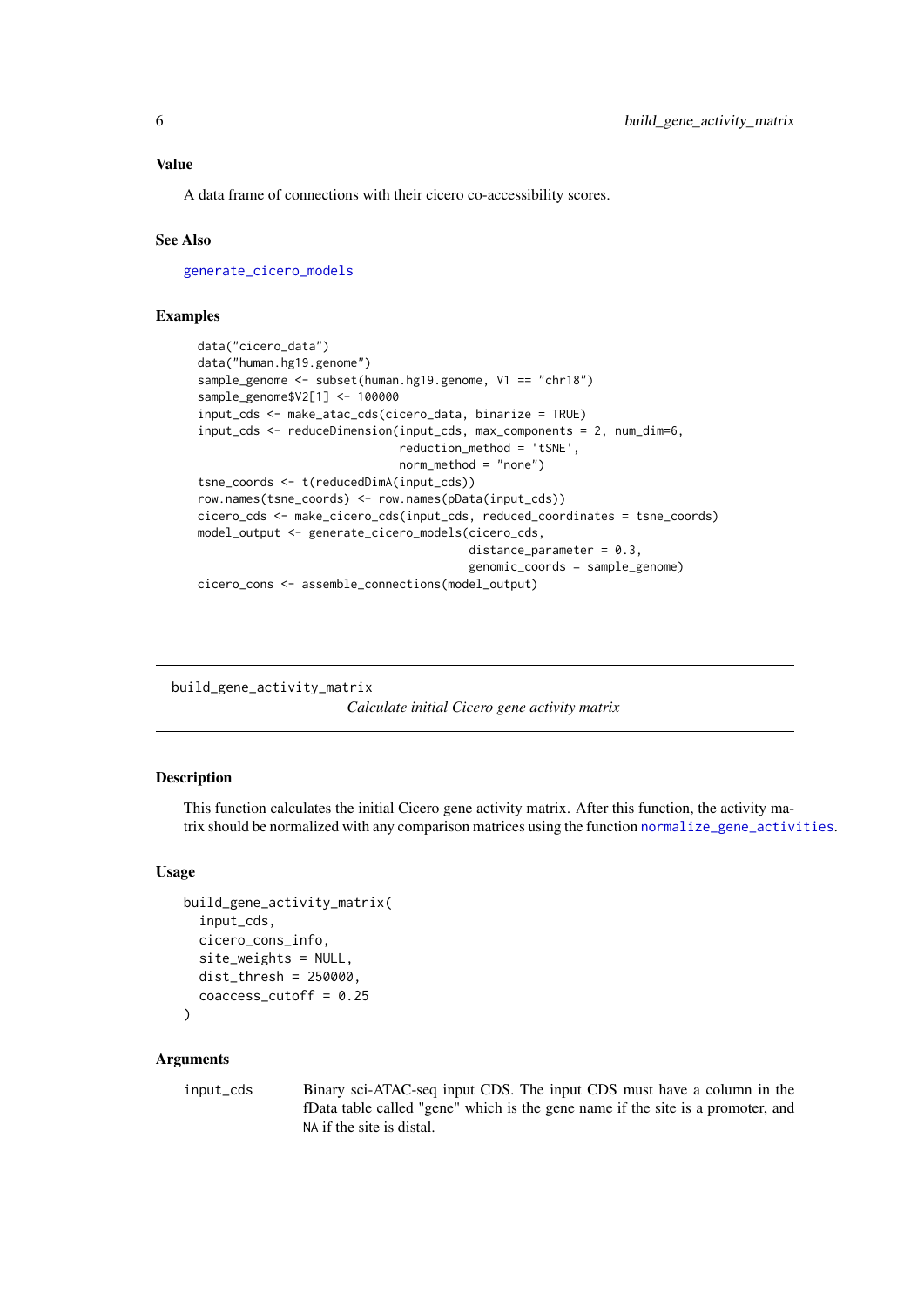#### <span id="page-6-0"></span>cell\_data 7

| cicero_cons_info |                                                                                                                                                                                                                                                                                                       |
|------------------|-------------------------------------------------------------------------------------------------------------------------------------------------------------------------------------------------------------------------------------------------------------------------------------------------------|
|                  | Cicero connections table, generally the output of run_cicero. This table is a<br>data frame with three required columns named "Peak1", "Peak2", and "coac-<br>cess". Peak1 and Peak2 contain coordinates for the two compared elements, and<br>coaccess contains their Cicero co-accessibility score. |
| site_weights     | NULL or an individual weight for each site in input_cds.                                                                                                                                                                                                                                              |
| dist_thresh      | The maximum distance in base pairs between pairs of sites to include in the gene<br>activity calculation.                                                                                                                                                                                             |
| coaccess_cutoff  |                                                                                                                                                                                                                                                                                                       |
|                  | The minimum Cicero co-accessibility score that should be considered connected.                                                                                                                                                                                                                        |

## Value

Unnormalized gene activity matrix.

#### Examples

```
data("cicero_data")
data("human.hg19.genome")
sample_genome <- subset(human.hg19.genome, V1 == "chr18")
sample_genome$V2[1] <- 100000
input_cds <- make_atac_cds(cicero_data, binarize = TRUE)
input_cds <- detectGenes(input_cds)
input_cds <- reduceDimension(input_cds, max_components = 2, num_dim=6,
                             reduction_method = 'tSNE',
                             norm_method = "none")
tsne_coords <- t(reducedDimA(input_cds))
row.names(tsne_coords) <- row.names(pData(input_cds))
cicero_cds <- make_cicero_cds(input_cds,
                              reduced_coordinates = tsne_coords)
cons <- run_cicero(cicero_cds, sample_genome, sample_num=2)
data(gene_annotation_sample)
gene_annotation_sub <- gene_annotation_sample[,c(1:3, 8)]
names(gene_annotation_sub)[4] <- "gene"
input_cds <- annotate_cds_by_site(input_cds, gene_annotation_sub)
num_genes <- pData(input_cds)$num_genes_expressed
names(num_genes) <- row.names(pData(input_cds))
unnorm_ga <- build_gene_activity_matrix(input_cds, cons)
```
cell\_data *Metadata for example cells in cicero\_data*

#### Description

Metadata information for cicero\_data

#### Usage

cell\_data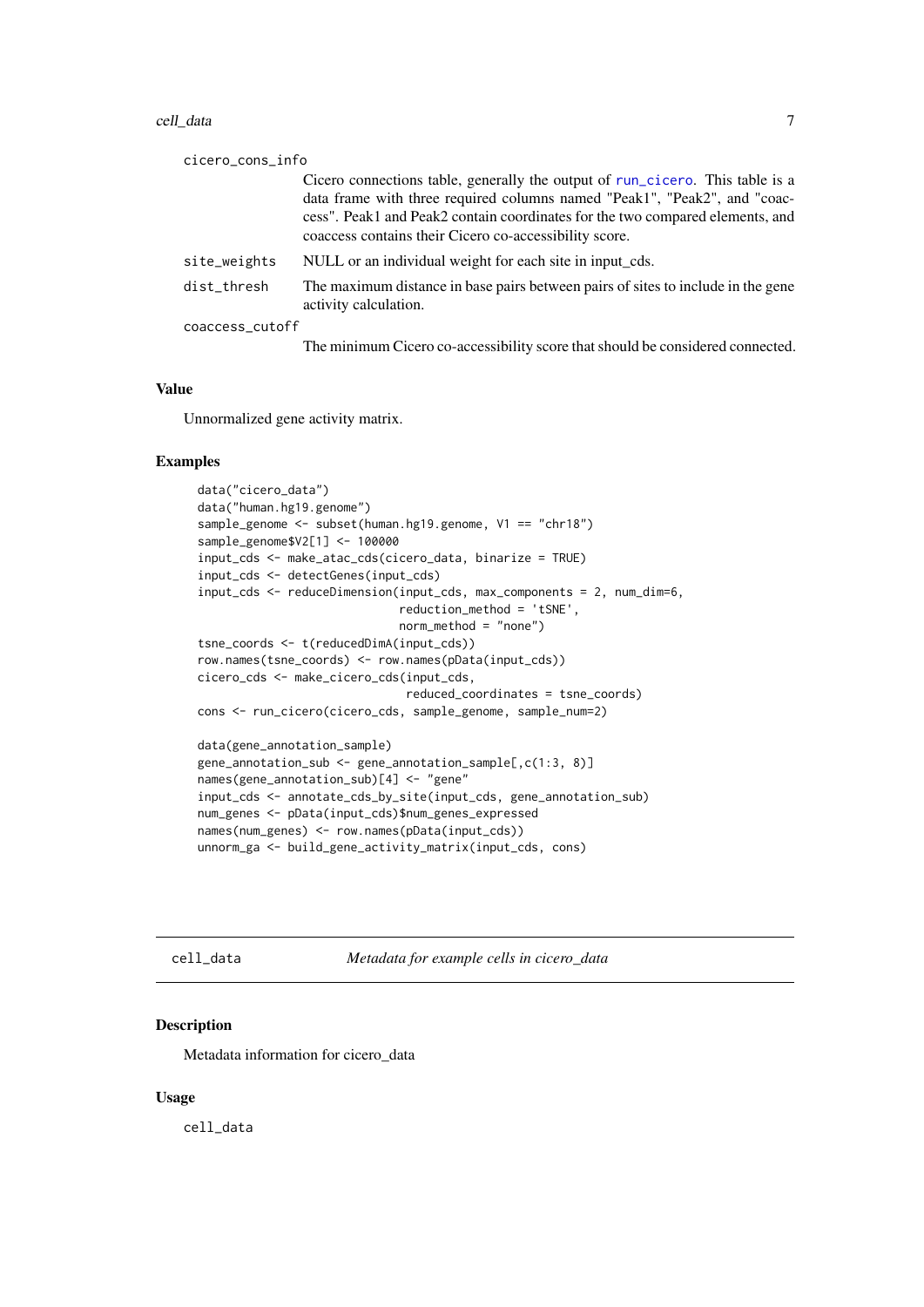#### Format

A data frame with 200 rows and 2 variables:

timepoint Time at cell collection

cell Cell barcode

cicero\_data *Example single-cell chromatin accessibility data*

## Description

A dataset containing a subset of a single-cell ATAC-seq dataset collected on Human Skeletal Muscle Myoblasts. Only includes data from chromosome 18.

#### Usage

cicero\_data

#### Format

A data frame with 35137 rows and 3 variables:

Peak Peak information

Cell Cell ID

Count Reads per cell per peak

compare\_connections *Compare Cicero connections to other datasets*

## Description

Compare two sets of connections and return a vector of logicals for whether connections in one are present in the other.

## Usage

```
compare_connections(conns1, conns2, maxgap = 0)
```

| conns1 | A data frame of Cicero connections, like those output from assemble_connections.<br>The first two columns must be the coordinates of peaks that are connected. |
|--------|----------------------------------------------------------------------------------------------------------------------------------------------------------------|
| conns2 | A data frame of connections to be searched for overlap. The first two columns<br>must be coordinates of genomic sites that are connected.                      |
| maxgap | The number of base pairs between peaks allowed to be called overlapping. See<br>findOverlaps-methods in the IRanges package for further description.           |

<span id="page-7-0"></span>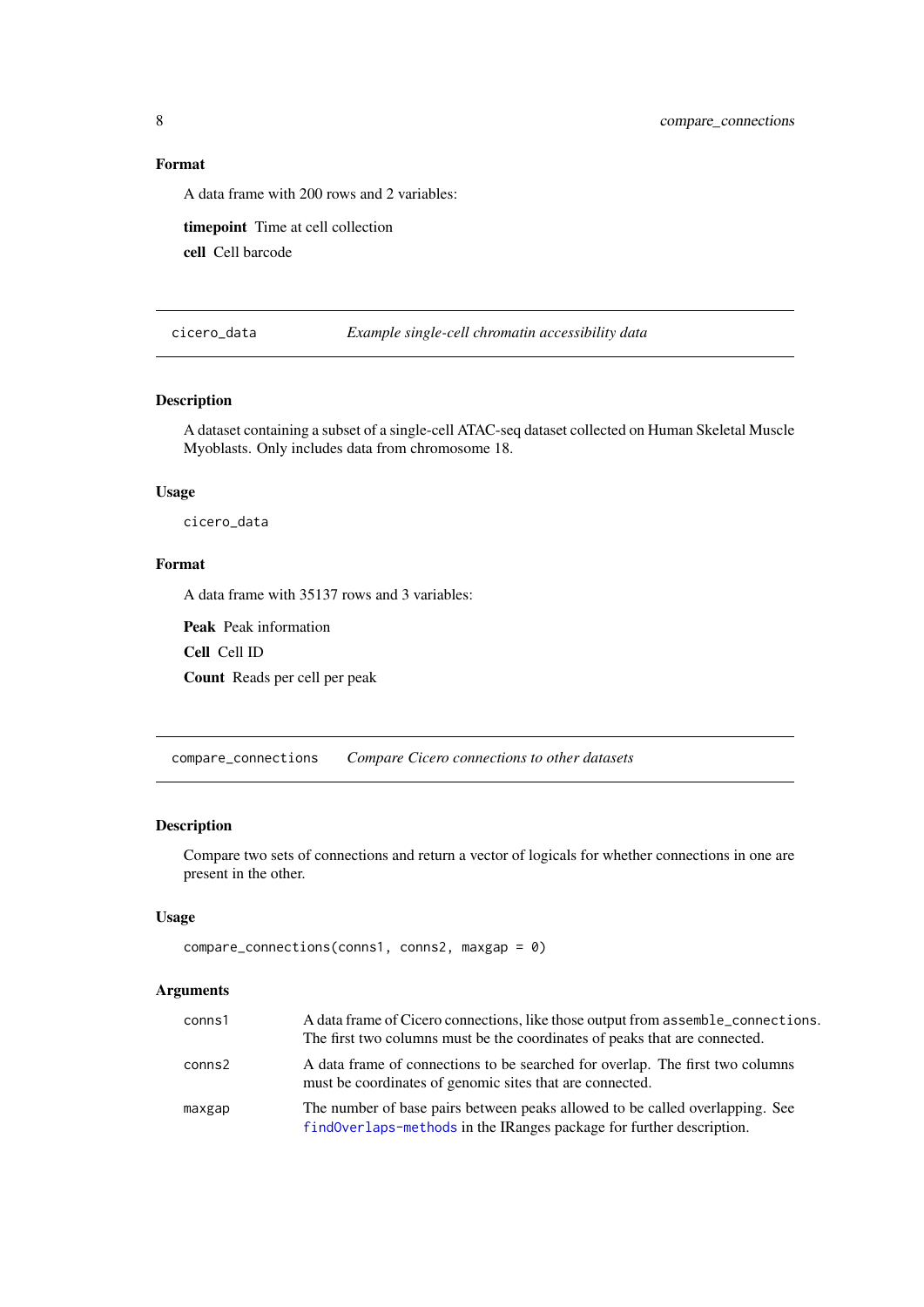#### <span id="page-8-0"></span>df\_for\_coords 9

## Value

A vector of logicals of whether the Cicero pair is present in the alternate dataset.

## Examples

```
## Not run:
cons$in_dataset <- compare_connections(conns, alt_data)
## End(Not run)
```

```
df_for_coords Construct a data frame of coordinate info from coordinate strings
```
## Description

Construct a data frame of coordinate info from coordinate strings

## Usage

```
df_for_coords(coord_strings)
```
## Arguments

coord\_strings A list of coordinate strings (each like "chr1:500000-1000000")

## Details

Coordinate strings consist of three pieces of information: chromosome, start, and stop. These pieces of information can be separated by the characters ":", "\_", or "-". Commas will be removed, not used as separators (ex: "chr18:8,575,097-8,839,855" is ok).

## Value

data.frame with three columns, chromosome, starting base pair and ending base pair

## Examples

```
df_for_coords(c("chr1:2,039-30,239", "chrX:28884:101293"))
```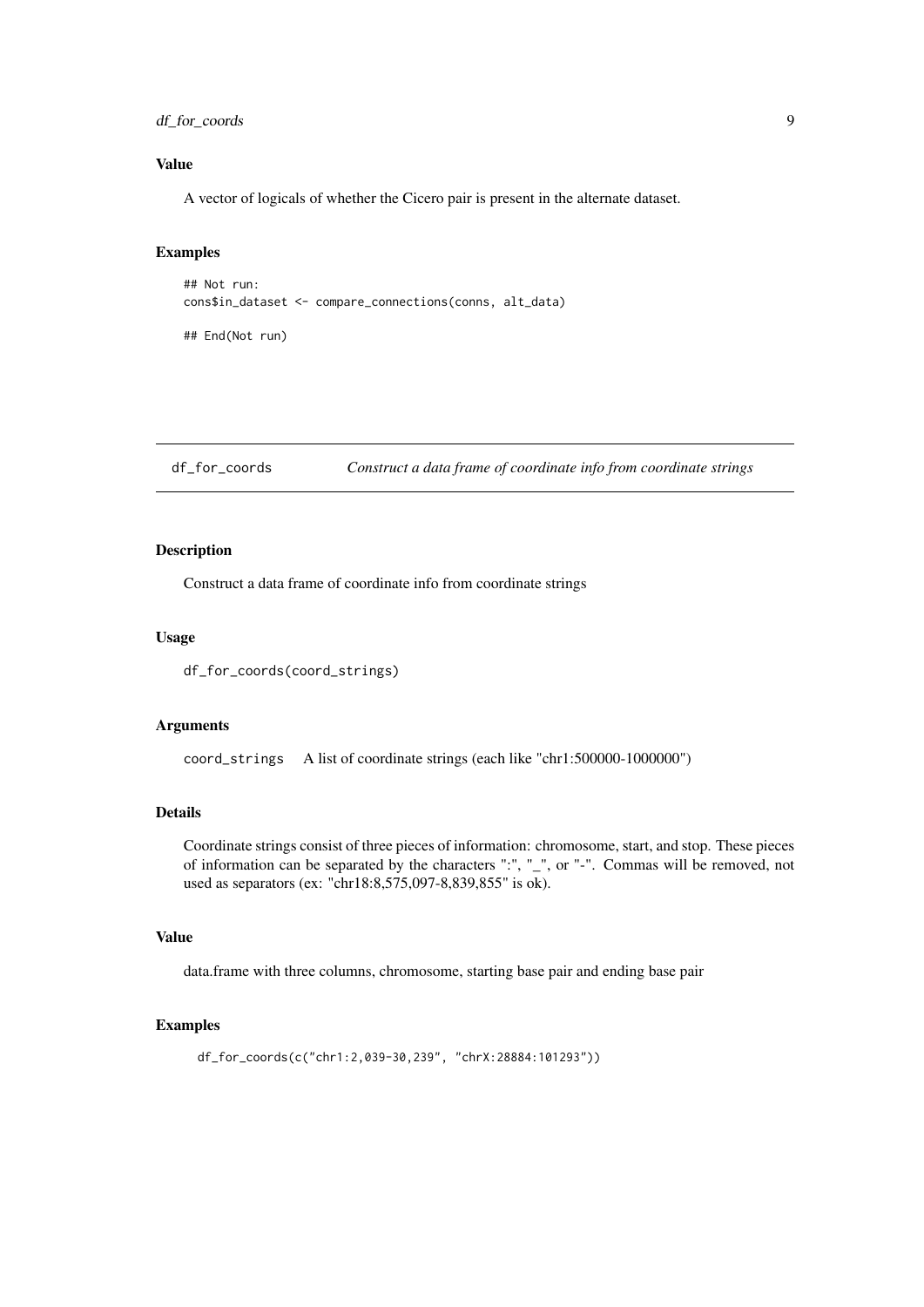<span id="page-9-1"></span><span id="page-9-0"></span>estimate\_distance\_parameter

*Calculate distance penalty parameter*

## Description

Function to calculate distance penalty parameter (distance\_parameter) for random genomic windows. Used to choose distance\_parameter to pass to [generate\\_cicero\\_models](#page-13-1).

## Usage

```
estimate_distance_parameter(
  cds,
  window = 5e+05,
  maxit = 100,
  s = 0.75,
  sample_num = 100,
  distance_constraint = 250000,
  distance_parameter_convergence = 1e-22,
  max_elements = 200,
  genomic_coords = cicero::human.hg19.genome,
  max_sample_windows = 500
\lambda
```

| cds                 | A cicero CDS object generated using make_cicero_cds.                                                                                                                                                                                                                                                                                              |
|---------------------|---------------------------------------------------------------------------------------------------------------------------------------------------------------------------------------------------------------------------------------------------------------------------------------------------------------------------------------------------|
| window              | Size of the genomic window to query, in base pairs.                                                                                                                                                                                                                                                                                               |
| maxit               | Maximum number of iterations for distance_parameter estimation.                                                                                                                                                                                                                                                                                   |
| S                   | Power law value. See details for more information.                                                                                                                                                                                                                                                                                                |
| sample_num          | Number of random windows to calculate distance parameter for.                                                                                                                                                                                                                                                                                     |
| distance_constraint | Maximum distance of expected connections. Must be smaller than window.                                                                                                                                                                                                                                                                            |
|                     | distance_parameter_convergence<br>Convergence step size for distance_parameter calculation.                                                                                                                                                                                                                                                       |
| max_elements        | Maximum number of elements per window allowed. Prevents very large models<br>from slowing performance.                                                                                                                                                                                                                                            |
|                     | genomic_coords Either a data frame or a path (character) to a file with chromosome lengths. The<br>file should have two columns, the first is the chromosome name (ex. "chr1") and<br>the second is the chromosome length in base pairs. See data (human. hg19. genome)<br>for an example. If a file, should be tab-separated and without header. |
| max_sample_windows  | Maximum number of random windows to screen to find sample_num windows<br>for distance calculation. Default 500.                                                                                                                                                                                                                                   |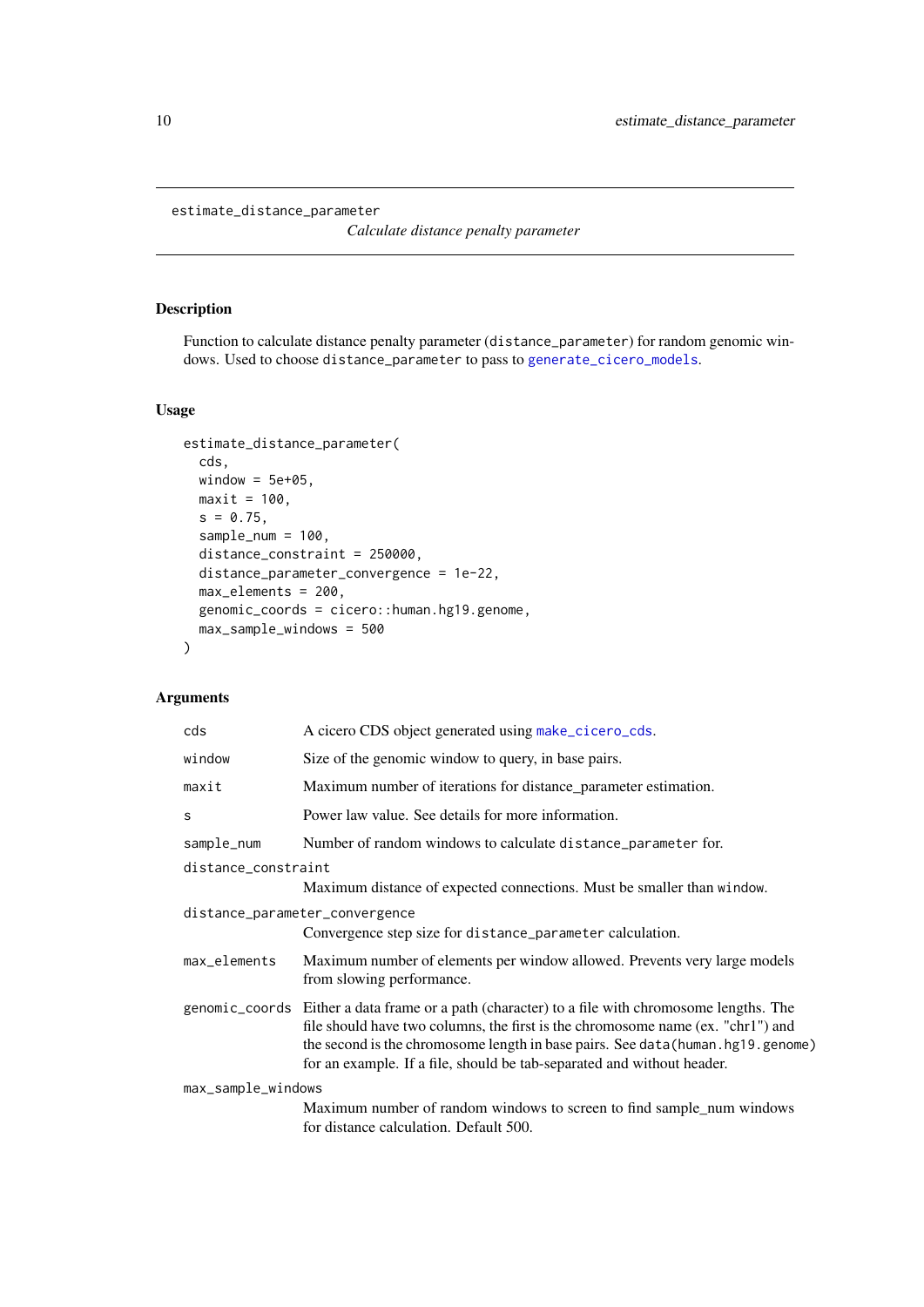#### Details

The purpose of this function is to calculate the distance scaling parameter used to adjust the distancebased penalty function used in Cicero's model calculation. The scaling parameter, in combination with the power law value s determines the distance-based penalty.

This function chooses random windows of the genome and calculates a distance\_parameter. The function returns a vector of values calculated on these random windows. We recommend using the mean value of this vector moving forward with Cicero analysis.

The function works by finding the minimum distance scaling parameter such that no more than 5 distance\_constraint have non-zero entries after graphical lasso regularization and such that fewer than 80 nonzero.

If the chosen random window has fewer than 2 or greater than max\_elements sites, the window is skipped. In addition, the random window will be skipped if there are insufficient long-range comparisons (see below) to be made. The max\_elements parameter exist to prevent very dense windows from slowing the calculation. If you expect that your data may regularly have this many sites in a window, you will need to raise this parameter.

Calculating the distance\_parameter in a sample window requires peaks in that window that are at a distance greater than the distance\_constraint parameter. If there are not enough examples at high distance have been found, the function will return the warning "Warning: could not calculate sample\_num distance\_parameters -see documentation details".When looking for sample\_num example windows, the function will search max\_sample\_windows windows. By default this is set at 500, which should be well beyond the 100 windows that need to be found. However, in very sparse datasets, increasing max\_sample\_windows may help avoid the above warning. Increasing max\_sample\_windows may slow performance in sparse datasets. If you are still not able to get enough example windows, even with a large max\_sample\_windows paramter, this may mean your window parameter needs to be larger or your distance\_constraint parameter needs to be smaller. A less likely possibility is that your max\_elements parameter needs to be larger. This would occur if your data is particularly dense.

The parameter s is a constant that captures the power-law distribution of contact frequencies between different locations in the genome as a function of their linear distance. For a complete discussion of the various polymer models of DNA packed into the nucleus and of justifiable values for s, we refer readers to (Dekker et al., 2013) for a discussion of justifiable values for s. We use a value of 0.75 by default in Cicero, which corresponds to the "tension globule" polymer model of DNA (Sanborn et al., 2015). This parameter must be the same as the s parameter for generate\_cicero\_models.

Further details are available in the publication that accompanies this package. Run citation("cicero") for publication details.

#### Value

A list of results of length sample\_num. List members are numeric distance\_parameter values.

#### References

- Dekker, J., Marti-Renom, M.A., and Mirny, L.A. (2013). Exploring the three-dimensional organization of genomes: interpreting chromatin interaction data. Nat. Rev. Genet. 14, 390–403.
- Sanborn, A.L., Rao, S.S.P., Huang, S.-C., Durand, N.C., Huntley, M.H., Jewett, A.I., Bochkov, I.D., Chinnappan, D., Cutkosky, A., Li, J., et al. (2015). Chromatin extrusion explains key features of loop and domain formation in wild-type and engineered genomes. Proc. Natl. Acad. Sci. U. S. A. 112, E6456–E6465.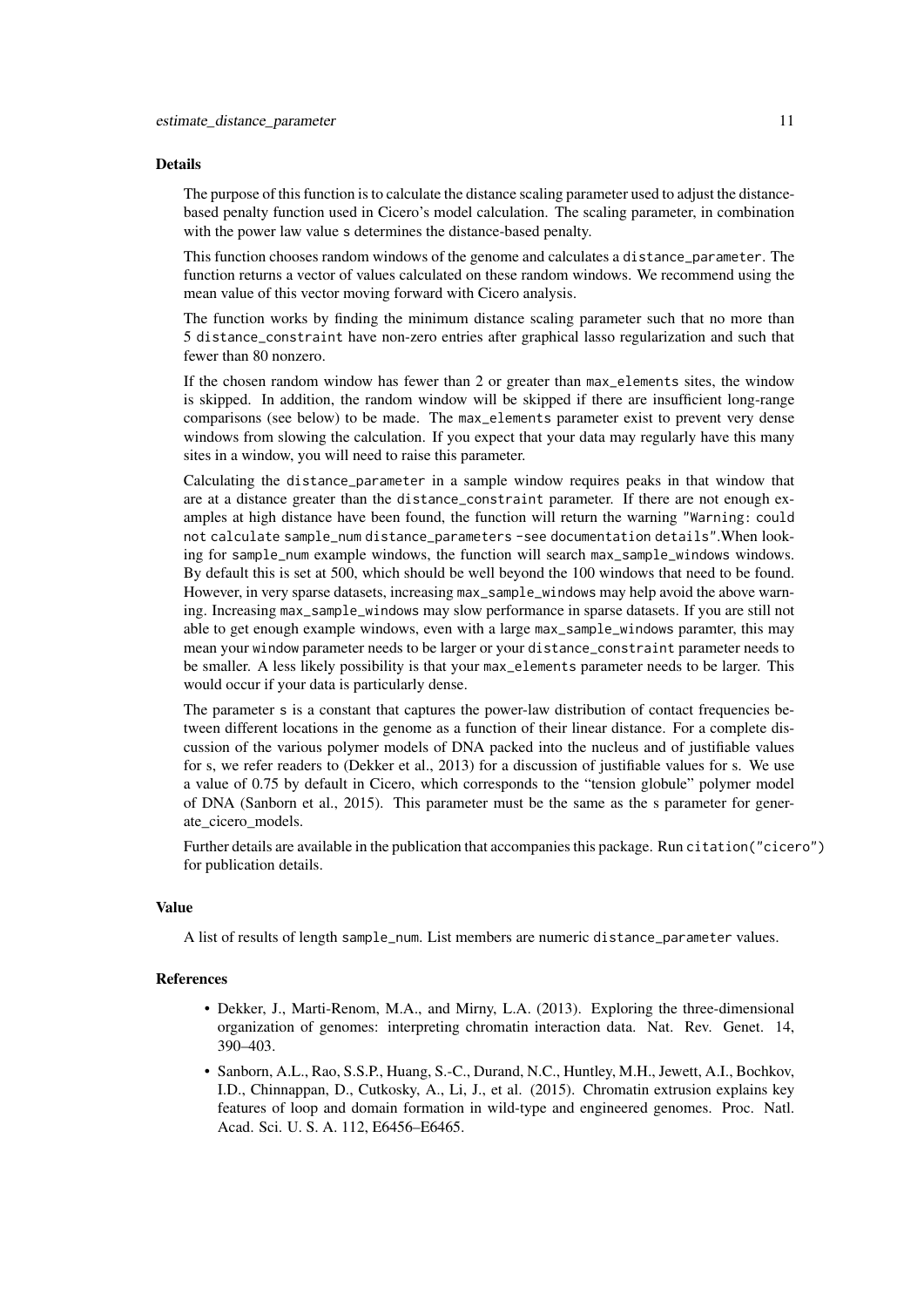#### See Also

[generate\\_cicero\\_models](#page-13-1)

#### Examples

```
data("cicero_data")
data("human.hg19.genome")
sample_genome <- subset(human.hg19.genome, V1 == "chr18")
sample_genome$V2[1] <- 100000
input_cds <- make_atac_cds(cicero_data, binarize = TRUE)
input_cds <- reduceDimension(input_cds, max_components = 2, num_dim=6,
                             reduction_method = 'tSNE',
                             norm_method = "none")
tsne_coords <- t(reducedDimA(input_cds))
row.names(tsne_coords) <- row.names(pData(input_cds))
cicero_cds <- make_cicero_cds(input_cds, reduced_coordinates = tsne_coords)
distance_parameters <- estimate_distance_parameter(cicero_cds,
                                                   sample_num=5,
                                                   genomic_coords = sample_genome)
```
find\_overlapping\_ccans

*Find CCANs that overlap each other in genomic coordinates*

## Description

Find CCANs that overlap each other in genomic coordinates

#### Usage

```
find_overlapping_ccans(ccan_assignments, min_overlap = 1)
```
#### Arguments

| ccan_assignments |                                                                            |
|------------------|----------------------------------------------------------------------------|
|                  | A data frame where the first column is the peak and the second is the CCAN |
|                  | assignment. For example, output of generate_ccans.                         |
| min_overlap      | The minimum base pair overlap to count as overlapping.                     |

## Value

A data frame with two columns, CCAN1 and CCAN2. CCANs in this list are overlapping. The data frame is reciprocal (if CCAN 2 overlaps CCAN 1, there will be two rows, 1,2 and 2,1).

#### Examples

```
ccan_df <- data.frame(peak = c("chr18_1408345_1408845", "chr18_1779830_1780330",
                               "chr18_1929095_1929595", "chr18_1954501_1954727",
                               "chr18_2049865_2050884", "chr18_2083726_2084102",
                               "chr18_2087935_2088622", "chr18_2104705_2105551",
                               "chr18_2108641_2108907"),
                      CCAN = c(1,2,2,2,3,3,3,3,2))
```
<span id="page-11-0"></span>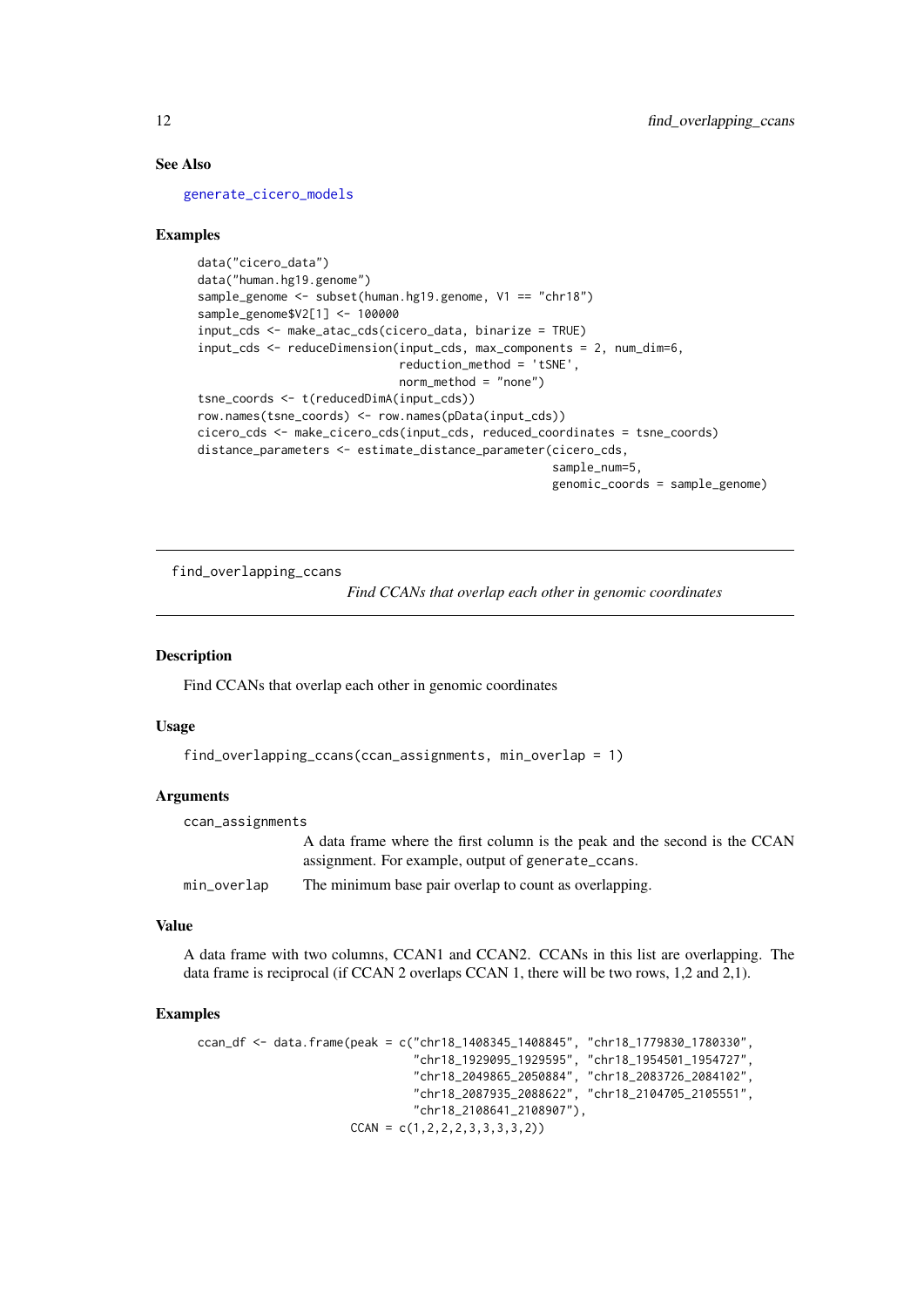```
olap_ccans <- find_overlapping_ccans(ccan_df)
```
find\_overlapping\_coordinates

*Find peaks that overlap a specific genomic location*

#### Description

Find peaks that overlap a specific genomic location

## Usage

```
find_overlapping_coordinates(coord_list, coord, maxgap = 0)
```
#### Arguments

| coord list | A list of coordinates to be searched for overlap in the form chr 100 2000.                                             |
|------------|------------------------------------------------------------------------------------------------------------------------|
| coord      | The coordinates that you want to find in the form chr 1 100 2000.                                                      |
| maxgap     | The maximum distance in base pairs between coord and the coord_list that<br>should count as overlapping. Default is 0. |

## Value

A character vector of the peaks that overlap coord.

## Examples

```
test_coords <- c("chr18_10025_10225", "chr18_10603_11103",
                 "chr18_11604_13986",
                 "chr18_157883_158536", "chr18_217477_218555",
                 "chr18_245734_246234")
find_overlapping_coordinates(test_coords, "chr18:10,100-1246234")
```
generate\_ccans *Generate cis-co-accessibility networks (CCANs)*

## Description

Post process cicero co-accessibility scores to extract modules of sites that are co-accessible.

#### Usage

```
generate_ccans(
  connections_df,
  coaccess_cutoff_override = NULL,
  tolerance_digits = 2
)
```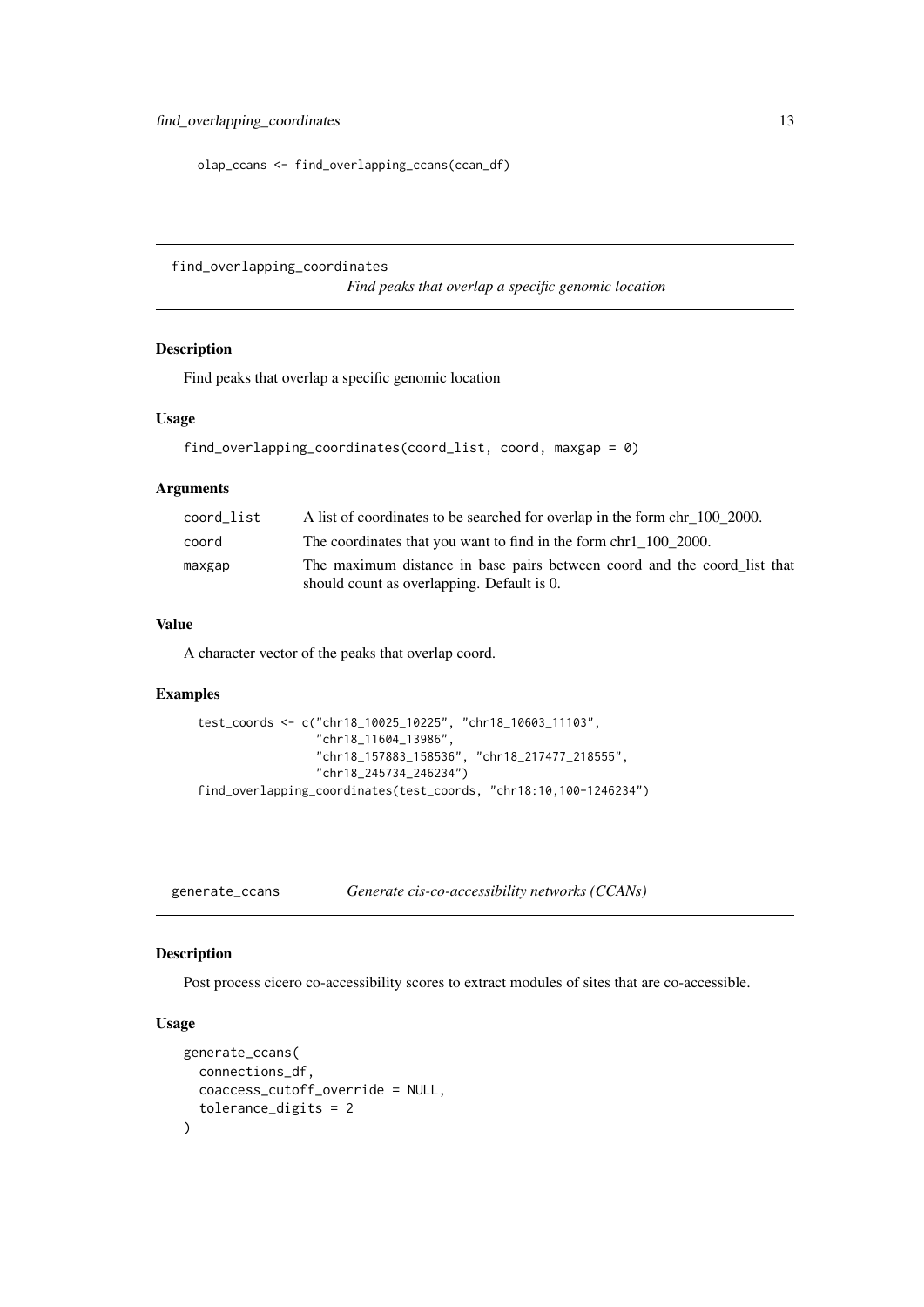#### Arguments

|                          | connections_df Data frame of connections with columns: Peak1, Peak2, coaccess. Generally, |
|--------------------------|-------------------------------------------------------------------------------------------|
|                          | the output of run_cicero or assemble_connections                                          |
| coaccess_cutoff_override |                                                                                           |
|                          | Numeric, co-accessibility score threshold to impose. Overrides automatic cal-             |
|                          | culation.                                                                                 |
| tolerance_digits         |                                                                                           |
|                          | The number of digits to calculate cutoff to. Default is 2 (0.01 tolerance)                |

#### Details

CCANs are calculated by first specifying a minimum co-accessibility score and then using the Louvain community detection algorithm on the subgraph induced by excluding edges below this score. For this function, either the user can specify the minimum co-accessibility using coaccess\_cutoff\_override, or the cutoff can be calculated automatically by optimizing for CCAN number. The cutoff calculation can be slow, so users may wish to use the coaccess\_cutoff\_override after initially calculating the cutoff to speed future runs.

### Value

Data frame with two columns - Peak and CCAN. CCAN column indicates CCAN assignment. Peaks not included in a CCAN are not returned.

## Examples

```
## Not run:
 data("cicero_data")
  set.seed(18)
  data("human.hg19.genome")
  sample_genome <- subset(human.hg19.genome, V1 == "chr18")
  sample_genome$V2[1] <- 100000
  input_cds <- make_atac_cds(cicero_data, binarize = TRUE)
  input_cds <- reduceDimension(input_cds, max_components = 2, num_dim=6,
                               reduction_method = 'tSNE',
                               norm_method = "none")
  tsne_coords <- t(reducedDimA(input_cds))
  row.names(tsne_coords) <- row.names(pData(input_cds))
  cicero_cds <- make_cicero_cds(input_cds, reduced_coordinates = tsne_coords)
  cicero_cons <- run_cicero(cicero_cds, sample_genome, sample_num = 2)
  ccan_assigns <- generate_ccans(cicero_cons)
```
## End(Not run)

<span id="page-13-1"></span>generate\_cicero\_models

*Generate cicero models*

#### Description

Function to generate graphical lasso models on all sites in a CDS object within overlapping genomic windows.

<span id="page-13-0"></span>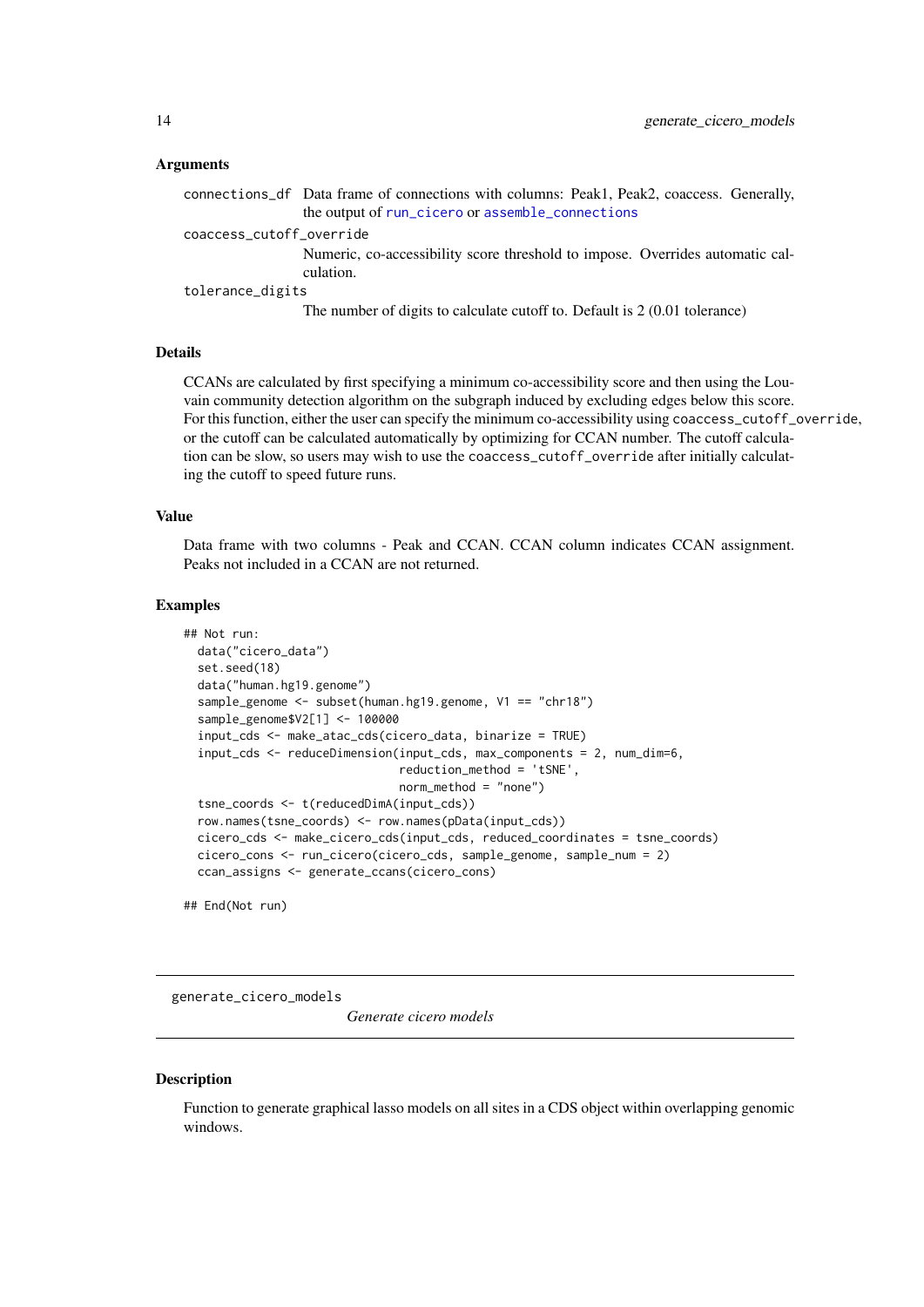#### <span id="page-14-0"></span>generate\_cicero\_models 15

#### Usage

```
generate_cicero_models(
  cds,
  distance_parameter,
  s = 0.75,
  window = 5e+05.
  max_elements = 200,
  genomic_coords = cicero::human.hg19.genome
)
```
#### Arguments

| cds                | A cicero CDS object generated using make_cicero_cds.                                                                                                                                                                                                                                                                                              |
|--------------------|---------------------------------------------------------------------------------------------------------------------------------------------------------------------------------------------------------------------------------------------------------------------------------------------------------------------------------------------------|
| distance_parameter |                                                                                                                                                                                                                                                                                                                                                   |
|                    | Distance based penalty parameter value. Generally, the mean of the calculated<br>distance_parameter values from estimate_distance_parameter.                                                                                                                                                                                                      |
| S                  | Power law value. See details.                                                                                                                                                                                                                                                                                                                     |
| window             | Size of the genomic window to query, in base pairs.                                                                                                                                                                                                                                                                                               |
| max_elements       | Maximum number of elements per window allowed. Prevents very large models<br>from slowing performance.                                                                                                                                                                                                                                            |
|                    | genomic_coords Either a data frame or a path (character) to a file with chromosome lengths. The<br>file should have two columns, the first is the chromosome name (ex. "chr1") and<br>the second is the chromosome length in base pairs. See data (human, hg19, genome)<br>for an example. If a file, should be tab-separated and without header. |

## Details

The purpose of this function is to compute the raw covariances between each pair of sites within overlapping windows of the genome. Within each window, the function then estimates a regularized correlation matrix using the graphical LASSO (Friedman et al., 2008), penalizing pairs of distant sites more than proximal sites. The scaling parameter, distance\_parameter, in combination with the power law value s determines the distance-based penalty.

The parameter s is a constant that captures the power-law distribution of contact frequencies between different locations in the genome as a function of their linear distance. For a complete discussion of the various polymer models of DNA packed into the nucleus and of justifiable values for s, we refer readers to (Dekker et al., 2013) for a discussion of justifiable values for s. We use a value of 0.75 by default in Cicero, which corresponds to the "tension globule" polymer model of DNA (Sanborn et al., 2015). This parameter must be the same as the s parameter for [estimate\\_distance\\_parameter](#page-9-1).

Further details are available in the publication that accompanies this package. Run citation("cicero") for publication details.

#### Value

A list of results for each window. Either a glasso object, or a character description of why the window was skipped. This list can be directly input into [assemble\\_connections](#page-4-1) to create a reconciled list of cicero co-accessibility scores.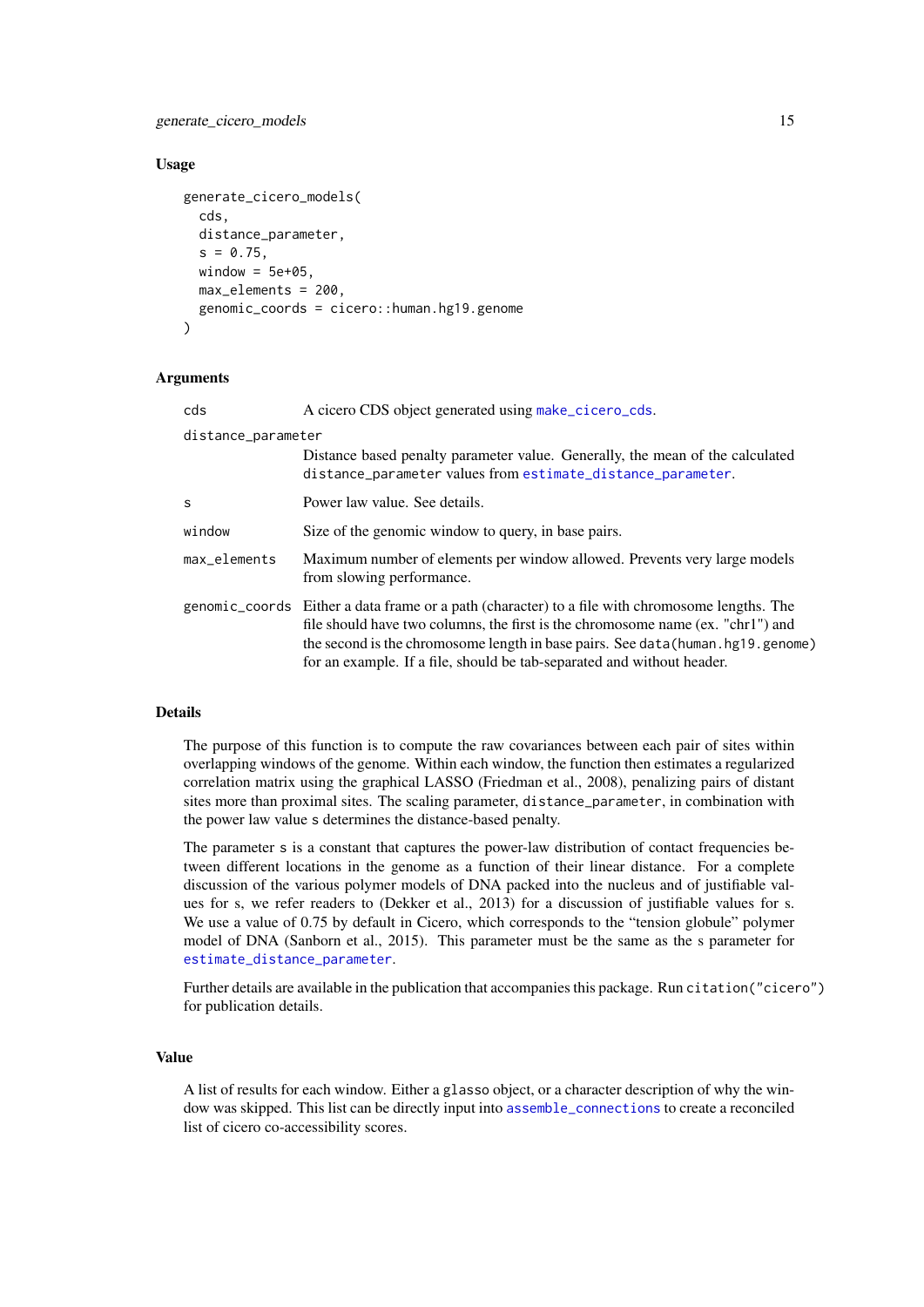#### <span id="page-15-0"></span>References

- Dekker, J., Marti-Renom, M.A., and Mirny, L.A. (2013). Exploring the three-dimensional organization of genomes: interpreting chromatin interaction data. Nat. Rev. Genet. 14, 390–403.
- Friedman, J., Hastie, T., and Tibshirani, R. (2008). Sparse inverse covariance estimation with the graphical lasso. Biostatistics 9, 432–441.
- Sanborn, A.L., Rao, S.S.P., Huang, S.-C., Durand, N.C., Huntley, M.H., Jewett, A.I., Bochkov, I.D., Chinnappan, D., Cutkosky, A., Li, J., et al. (2015). Chromatin extrusion explains key features of loop and domain formation in wild-type and engineered genomes. Proc. Natl. Acad. Sci. U. S. A. 112, E6456–E6465.

## See Also

[estimate\\_distance\\_parameter](#page-9-1)

#### Examples

```
data("cicero_data")
data("human.hg19.genome")
sample_genome <- subset(human.hg19.genome, V1 == "chr18")
sample_genome$V2[1] <- 100000
input_cds <- make_atac_cds(cicero_data, binarize = TRUE)
input_cds <- reduceDimension(input_cds, max_components = 2, num_dim=6,
                             reduction_method = 'tSNE',
                             norm_method = "none")
tsne_coords <- t(reducedDimA(input_cds))
row.names(tsne_coords) <- row.names(pData(input_cds))
cicero_cds <- make_cicero_cds(input_cds, reduced_coordinates = tsne_coords)
model_output <- generate_cicero_models(cicero_cds,
                                       distance_parameter = 0.3,
                                       genomic_coords = sample_genome)
```
gene annotation sample

*Example gene annotation information*

#### Description

Gencode gene annotation data from chromosome 18 of the human genome (hg19).

#### Usage

```
gene_annotation_sample
```
#### Format

A data frame with 15129 rows and 8 variables:

chromosome Chromosome

start Exon starting base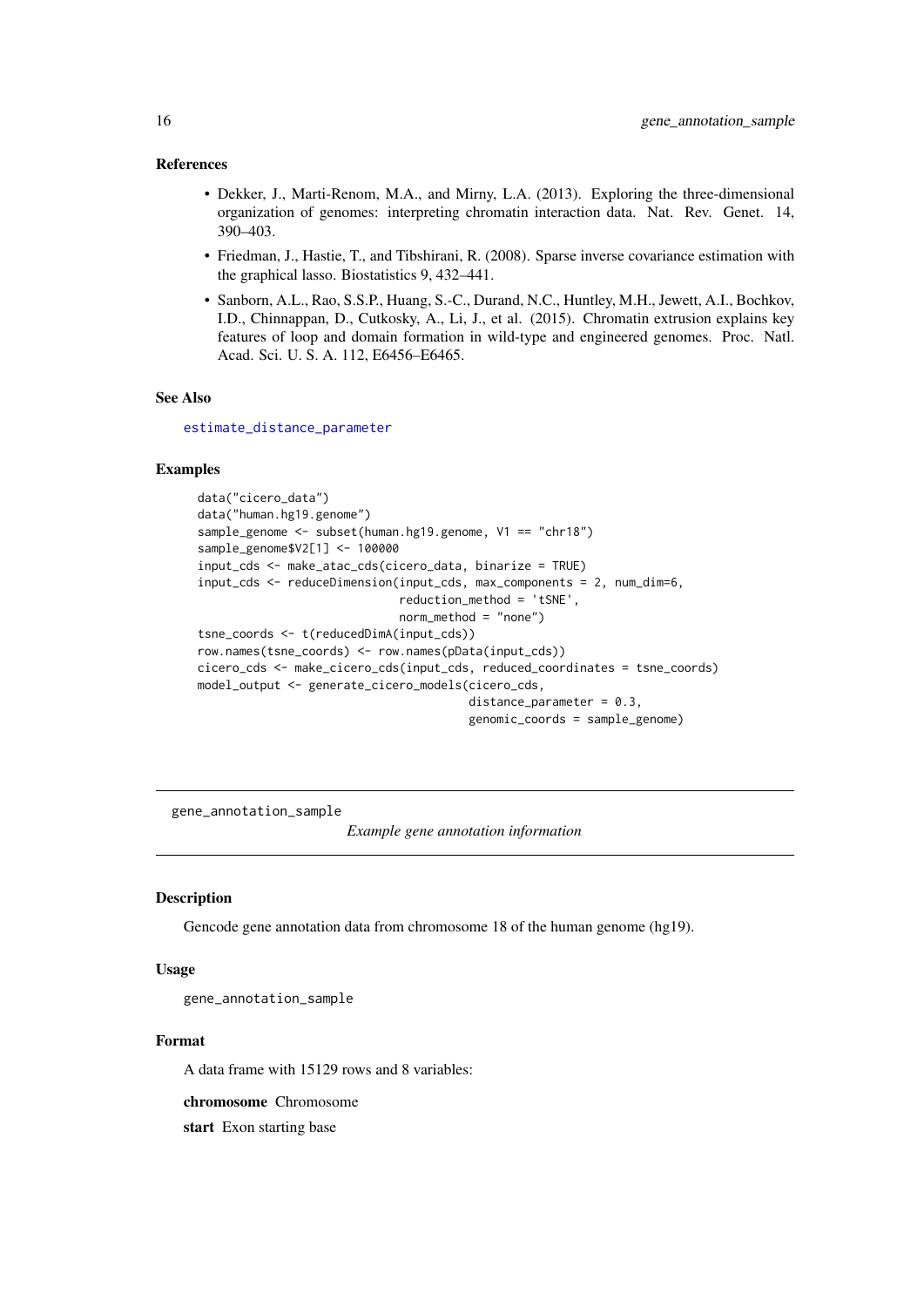<span id="page-16-0"></span>end Exon ending base strand Exon mapping direction feature Feature type gene Gene ID transcript Transcript ID symbol Gene symbol

human.hg19.genome *Chromosome lengths from human genome hg19*

## Description

A list of the chromosomes in hg19 and their lengths in base pairs.

## Usage

human.hg19.genome

#### Format

A data frame with 93 rows and 2 variables:

V1 Chromosome

V2 Chromosome length, base pairs

<span id="page-16-1"></span>make\_atac\_cds *Make ATAC CDS object*

### Description

This function takes as input a data frame or a path to a file in a sparse matrix format and returns a properly formatted CellDataSet (CDS) object.

## Usage

```
make_atac_cds(input, binarize = FALSE)
```

| input    | Either a data frame or a path to input data. If a file, it should be a tab-delimited |
|----------|--------------------------------------------------------------------------------------|
|          | text file with three columns and no header. For either a file or a data frame, the   |
|          | first column is the peak coordinates in the form "chr10_100013372_100013596",        |
|          | the second column is the cell name, and the third column is an integer that rep-     |
|          | resents the number of reads from that cell overlapping that peak. Zero values do     |
|          | not need to be included (sparse matrix format).                                      |
| hinariza | Lorical Should the count matrix be converted to binary?                              |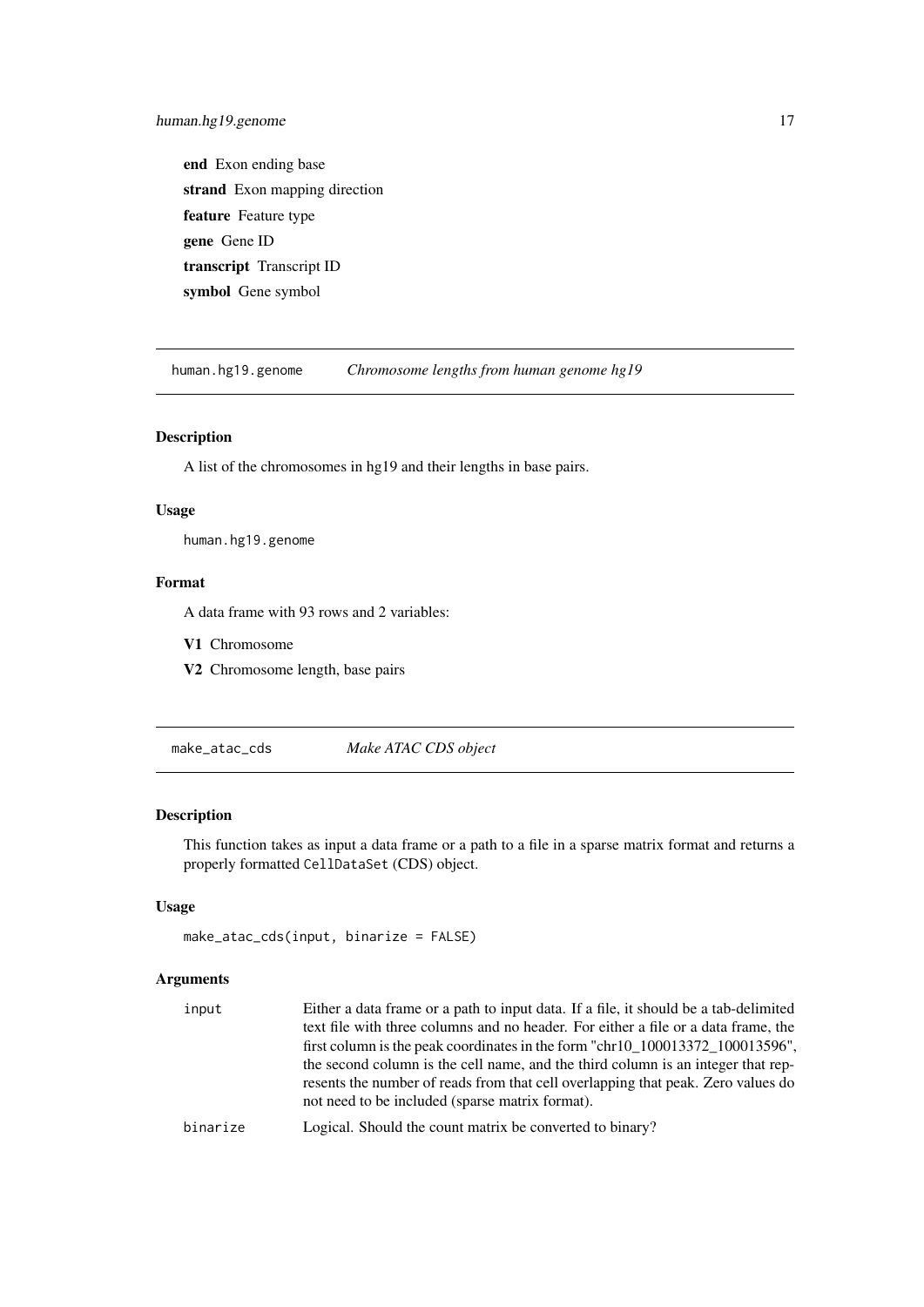## Value

A CDS object containing your ATAC data in proper format.

#### Examples

```
data("cicero_data")
input_cds <- make_atac_cds(cicero_data, binarize = TRUE)
```
<span id="page-17-1"></span>make\_cicero\_cds *Create cicero input CDS*

#### Description

Function to generate an aggregated input CDS for cicero. run\_cicero takes as input an aggregated cicero CDS object. This function will generate the CDS given an input CDS (perhaps generated by make\_atac\_cds) and a value for k, which is the number of cells to be aggregated per bin. The default value for k is 50.

#### Usage

```
make_cicero_cds(
  cds,
  reduced_coordinates,
  k = 50,
  summary_stats = NULL,
  size_factor_normalize = TRUE,
  silent = FALSE
\lambda
```
## Arguments

| cds                   | Input CDS object.                                                                                                                                                                                                                                                                                                                                                                             |
|-----------------------|-----------------------------------------------------------------------------------------------------------------------------------------------------------------------------------------------------------------------------------------------------------------------------------------------------------------------------------------------------------------------------------------------|
| reduced coordinates   |                                                                                                                                                                                                                                                                                                                                                                                               |
|                       | A data frame with columns representing the coordinates of each cell in reduced<br>dimension space (generally 2-3 dimensions). row.names (reduced_coordinates)<br>should match the cell names in the CDS object. If dimension reduction was done<br>using monocle, tSNE coordinates can be accessed by t(reducedDimA(cds)),<br>and DDRTree coordinates can be accessed by t(reducedDimS(cds)). |
| k                     | Number of cells to aggregate per bin.                                                                                                                                                                                                                                                                                                                                                         |
| summary_stats         | Which numeric pData(cds) columns you would like summarized (mean) by<br>bin in the resulting CDS object.                                                                                                                                                                                                                                                                                      |
| size_factor_normalize |                                                                                                                                                                                                                                                                                                                                                                                               |
|                       | Logical, should accessibility values be normalized by size factor?                                                                                                                                                                                                                                                                                                                            |
| silent                | Logical, should warning and info messages be printed?                                                                                                                                                                                                                                                                                                                                         |

## Details

Aggregation of similar cells is done using a k-nearest-neighbors graph and a randomized "bagging" procedure. Details are available in the publication that accompanies this package. Run citation("cicero") for publication details. KNN is calculated using [knn.index](#page-0-0)

<span id="page-17-0"></span>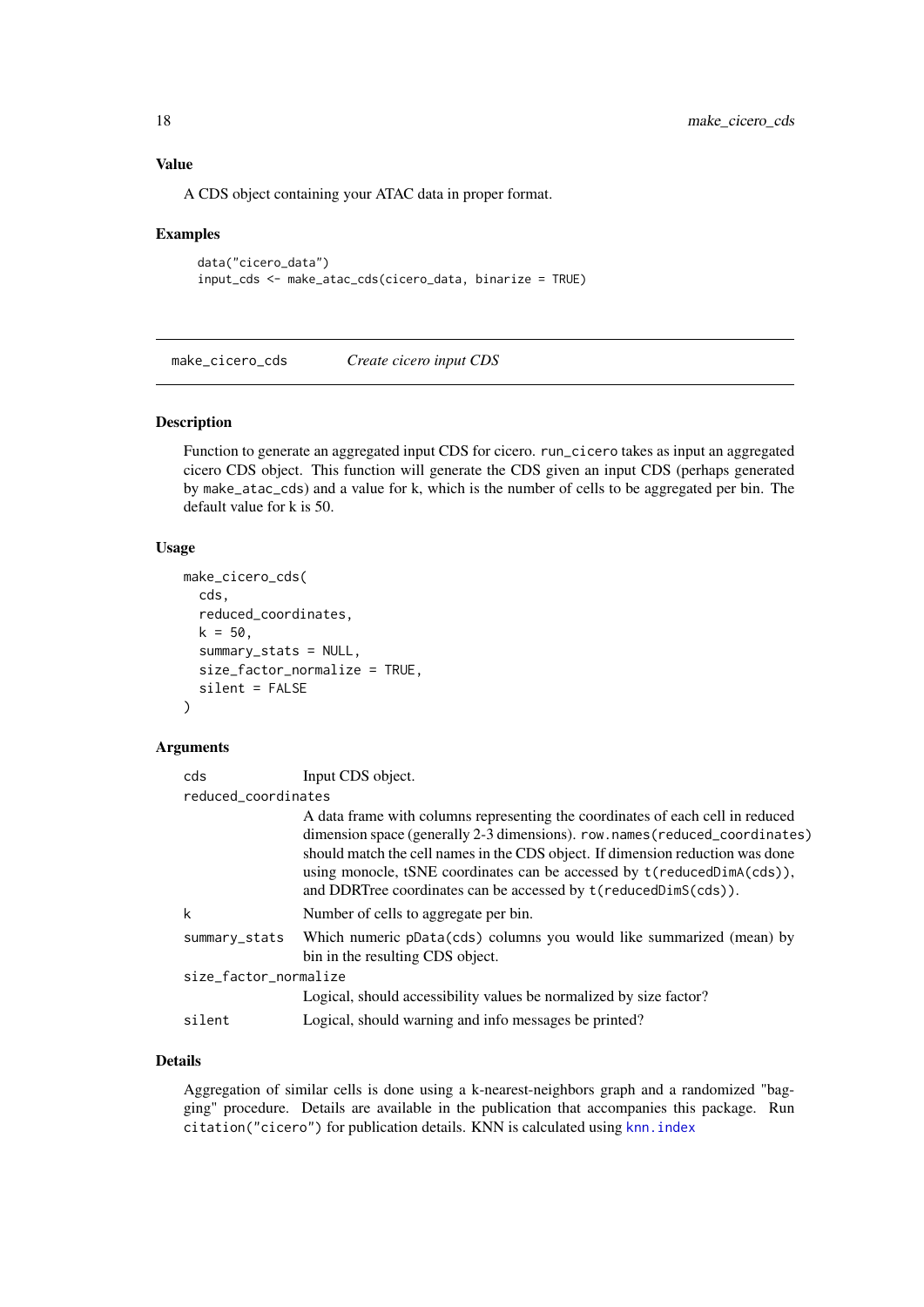<span id="page-18-0"></span>make\_sparse\_matrix 19

## Value

Aggregated CDS object.

## Examples

data("cicero\_data")

```
input_cds <- make_atac_cds(cicero_data, binarize = TRUE)
input_cds <- reduceDimension(input_cds, max_components = 2, num_dim=6,
                             reduction_method = 'tSNE',
                             norm_method = "none")
tsne_coords <- t(reducedDimA(input_cds))
row.names(tsne_coords) <- row.names(pData(input_cds))
cicero_cds <- make_cicero_cds(input_cds, reduced_coordinates = tsne_coords)
```
make\_sparse\_matrix *Make a symmetric square sparse matrix from data frame*

## Description

Convert a data frame into a square sparse matrix (all versus all)

## Usage

```
make_sparse_matrix(data, i.name = "Peak1", j.name = "Peak2", x.name = "value")
```
### Arguments

| data   | data frame           |
|--------|----------------------|
| i.name | name of i column     |
| j.name | name of j column     |
| x.name | name of value column |

## Value

sparse matrix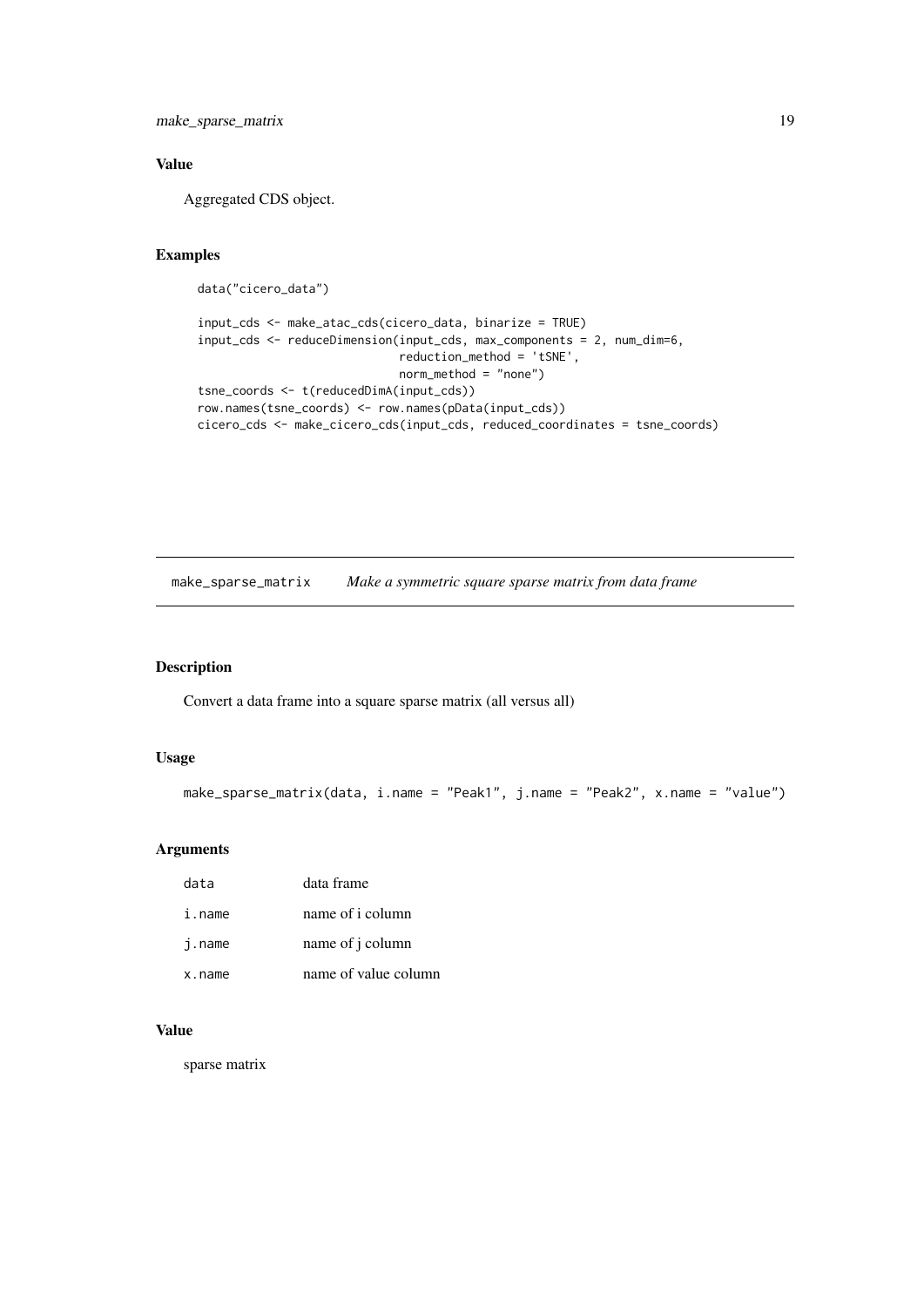<span id="page-19-1"></span><span id="page-19-0"></span>normalize\_gene\_activities

*Normalize gene activities*

#### Description

Normalize the output of [build\\_gene\\_activity\\_matrix](#page-5-1). Input is either one or multiple gene activity matrices. Any gene activities to be compared amongst each other should be normalized together.

## Usage

```
normalize_gene_activities(activity_matrices, cell_num_genes)
```
## Arguments

| activity_matrices |                                                                                                                                                                                                                                                                                                      |
|-------------------|------------------------------------------------------------------------------------------------------------------------------------------------------------------------------------------------------------------------------------------------------------------------------------------------------|
|                   | A gene activity matrix, output from build_gene_activity_matrix, or a list of<br>gene activity matrices to be normalized together.                                                                                                                                                                    |
|                   | cell_num_genes A named vector of the total number of accessible sites per cell. Names should<br>correspond to the cell names in the activity matrices. These values can be found<br>in the "num genes expressed" column of the pData table of the CDS used to<br>calculate the gene activity matrix. |

#### Value

Normalized activity matrix or matrices.

#### Examples

```
data("cicero_data")
data("human.hg19.genome")
sample_genome <- subset(human.hg19.genome, V1 == "chr18")
sample_genome$V2[1] <- 100000
input_cds <- make_atac_cds(cicero_data, binarize = TRUE)
input_cds <- detectGenes(input_cds)
input_cds <- reduceDimension(input_cds, max_components = 2, num_dim=6,
                             reduction_method = 'tSNE',
                             norm method = "none")
tsne_coords <- t(reducedDimA(input_cds))
row.names(tsne_coords) <- row.names(pData(input_cds))
cicero_cds <- make_cicero_cds(input_cds,
                              reduced_coordinates = tsne_coords)
cons <- run_cicero(cicero_cds, sample_genome, sample_num=2)
data(gene_annotation_sample)
gene_annotation_sub <- gene_annotation_sample[,c(1:3, 8)]
names(gene_annotation_sub)[4] <- "gene"
input_cds <- annotate_cds_by_site(input_cds, gene_annotation_sub)
num_genes <- pData(input_cds)$num_genes_expressed
names(num_genes) <- row.names(pData(input_cds))
unnorm_ga <- build_gene_activity_matrix(input_cds, cons)
cicero_gene_activities <- normalize_gene_activities(unnorm_ga, num_genes)
```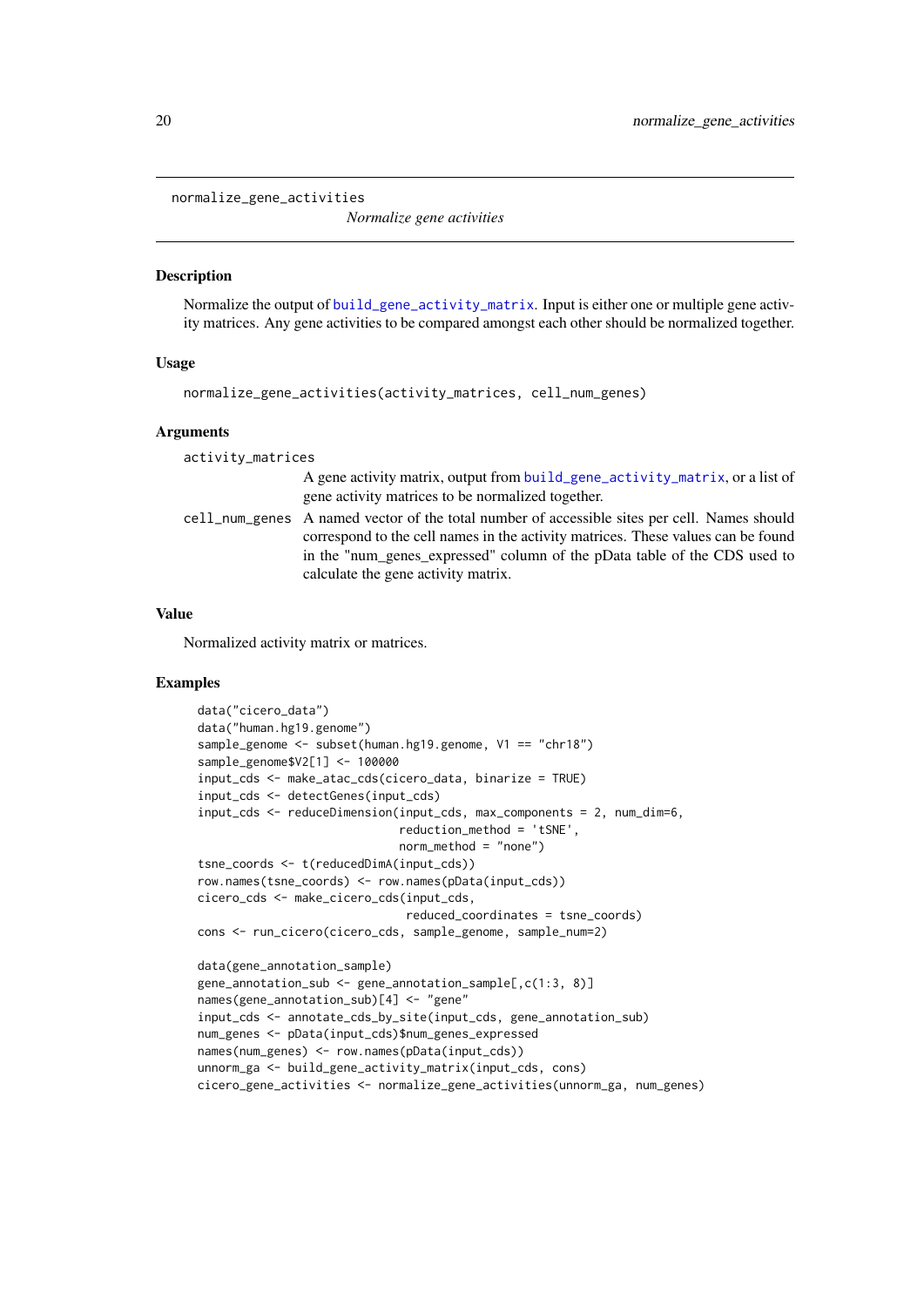<span id="page-20-0"></span>plot\_accessibility\_in\_pseudotime

*Plot accessibility by pseudotime*

## Description

Make a barplot of chromatin accessibility across pseudotime

## Usage

```
plot_accessibility_in_pseudotime(cds_subset, breaks = 10)
```
## Arguments

| cds_subset | Subset of the CDS object you want to plot. The CDS must have a column in the<br>pData table called "Pseudotime". |
|------------|------------------------------------------------------------------------------------------------------------------|
| breaks     | Number of breaks along pseudotime. Controls the coarseness of the plot.                                          |

## Details

This function plots each site in the CDS subset by cell pseudotime as a barplot. Cells are divided into bins by pseudotime (number determined by breaks) and the percent of cells in each bin that are accessible is represented by bar height. In addition, the black line represents the pseudotimedependent average accessibility from a smoothed binomial regression.

#### Value

ggplot object

## Examples

```
## Not run:
plot_accessibility_in_pseudotime(input_cds_lin[c("chr18_38156577_38158261",
                                                  "chr18_48373358_48374180",
                                                  "chr18_60457956_60459080")])
```
## End(Not run)

plot\_connections *Plot connections*

## Description

Plotting function for Cicero connections. Uses [plotTracks](#page-0-0) as its basis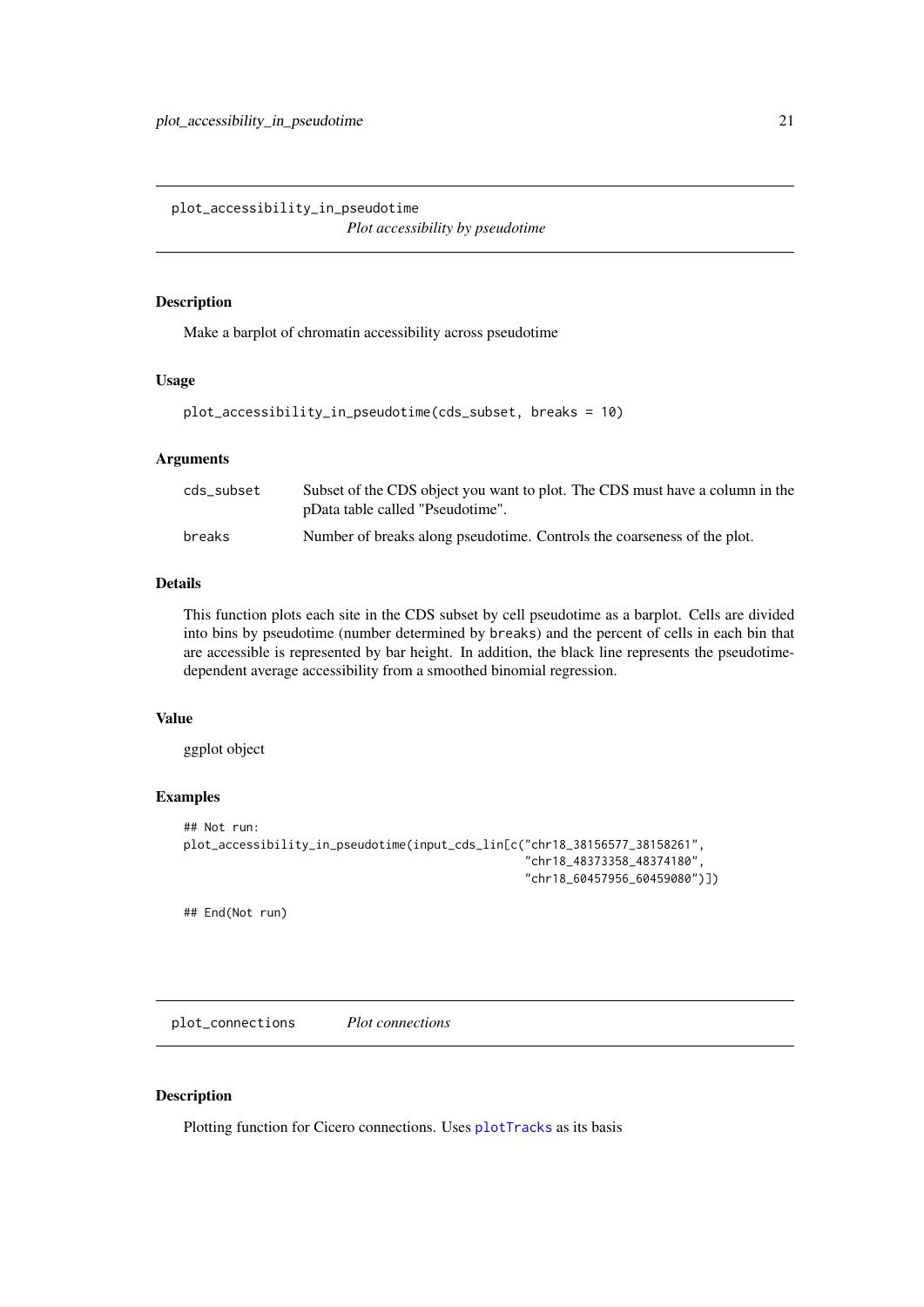## Usage

```
plot_connections(
 connection_df,
 chr,
 minbp,
 maxbp,
 coaccess cutoff = 0.
 peak_color = "#B4656F",
 connection_color = "#7F7CAF",
 connection_color_legend = TRUE,
 alpha_by_coaccess = FALSE,
 connection_width = 2,
 connection_ymax = NULL,
 gene_model = NULL,
 gene_model_color = "#81D2C7",
 gene_model_shape = c("smallArrow", "box"),
 comparison_track = NULL,
  comparison_coaccess_cutoff = 0,
 comparison_peak_color = "#B4656F",
 comparison_connection_color = "#7F7CAF",
  comparison_connection_color_legend = TRUE,
 comparison_connection_width = 2,
 comparison_ymax = NULL,
 collapseTranscripts = FALSE,
  include_axis_track = TRUE,
 return_as_list = FALSE,
 viewpoint = NULL,
 comparison_viewpoint = TRUE,
 viewpoint_color = "#F0544F",
 viewpoint_fill = "#EFD8D7",
  viewpoint_alpha = 0.5
)
```

| connection_df    | Data frame of connections, which must include the columns 'Peak1', 'Peak2',<br>and 'coacess'. Generally, the output of run_cicero or assemble_connections.                                                 |
|------------------|------------------------------------------------------------------------------------------------------------------------------------------------------------------------------------------------------------|
| chr              | The chromosome of the region you would like to plot in the form 'chr10'.                                                                                                                                   |
| minbp            | The base pair coordinate of the start of the region to be plotted.                                                                                                                                         |
| maxbp            | The base pair coordinate of the end of the region to be plotted.                                                                                                                                           |
| coaccess_cutoff  |                                                                                                                                                                                                            |
|                  | The minimum cicero co-accessibility score you would like to be plotted. Default<br>$is0$ .                                                                                                                 |
| peak_color       | Color for peak annotations - a single color, the name of a column containing<br>color values that correspond to Peak1, or the name of column containing a char-<br>acter or factor to base peak colors on. |
| connection_color |                                                                                                                                                                                                            |
|                  | Color for connection lines. A single color, the name of a column containing<br>color values, or the name of a column containing a character or factor to base<br>connection colors on.                     |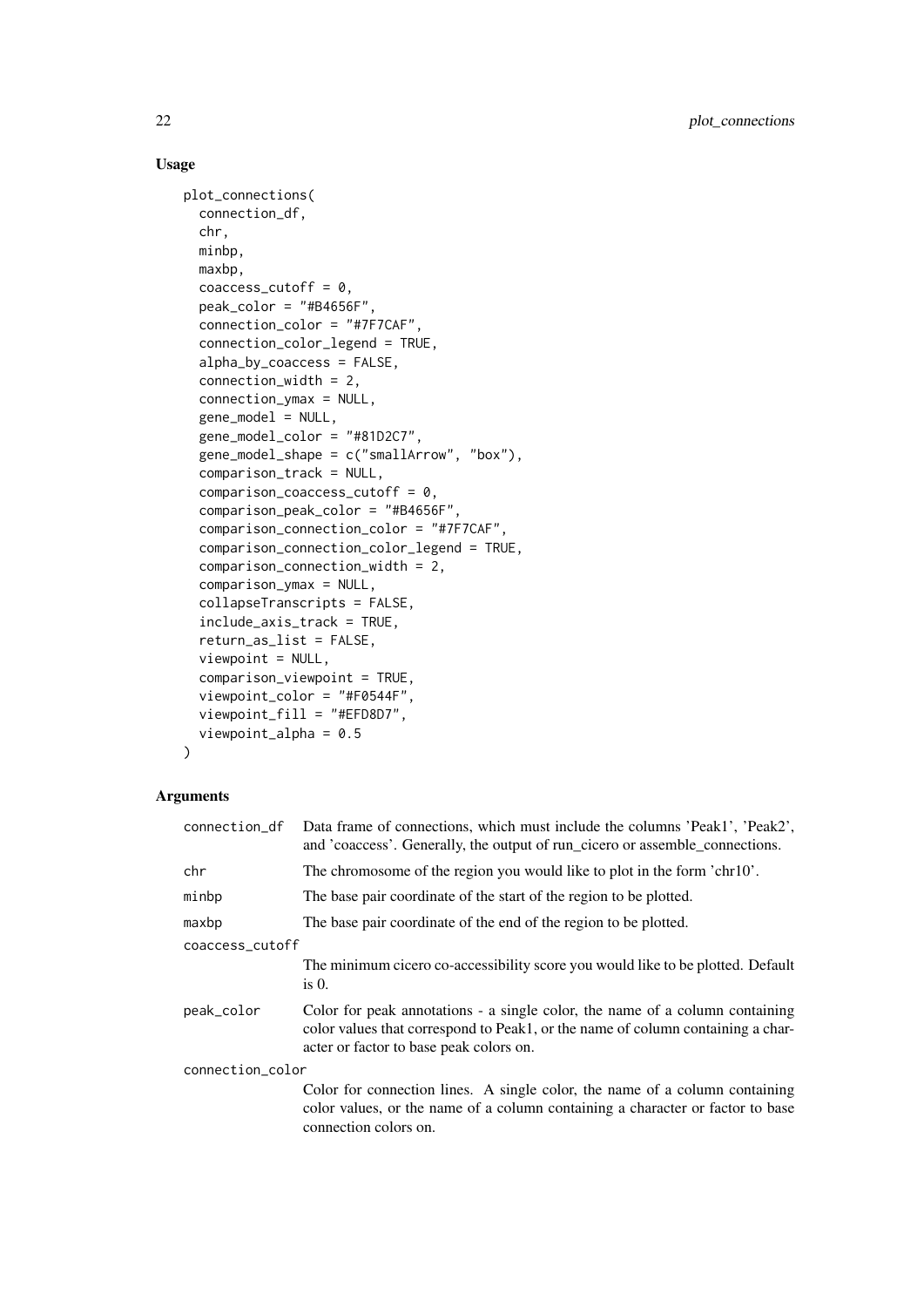<span id="page-22-0"></span>

| connection_color_legend     |                                                                                                                                                                                                                                                          |
|-----------------------------|----------------------------------------------------------------------------------------------------------------------------------------------------------------------------------------------------------------------------------------------------------|
|                             | Logical, should connection color legend be shown?                                                                                                                                                                                                        |
| alpha_by_coaccess           |                                                                                                                                                                                                                                                          |
|                             | Logical, should the transparency of connection lines be scaled based on co-<br>accessibility score?                                                                                                                                                      |
| connection_width            |                                                                                                                                                                                                                                                          |
|                             | Width of connection lines.                                                                                                                                                                                                                               |
| connection_ymax             |                                                                                                                                                                                                                                                          |
|                             | Connection y-axis height. If NULL, chosen automatically.                                                                                                                                                                                                 |
| gene_model                  | Either NULL or a data.frame. The data.frame should be in a form compatible<br>with the Gviz function GeneRegionTrack-class (cannot have NA as column<br>names).                                                                                          |
| gene_model_color            |                                                                                                                                                                                                                                                          |
|                             | Color for gene annotations.                                                                                                                                                                                                                              |
| gene_model_shape            |                                                                                                                                                                                                                                                          |
|                             | Shape for gene models, passed to GeneRegionTrack-class. Options described<br>at GeneRegionTrack-class.                                                                                                                                                   |
| comparison_track            |                                                                                                                                                                                                                                                          |
|                             | Either NULL or a data frame. If a data frame, a second track of connections will<br>be plotted based on this data. This data frame has the same requirements as<br>connection_df (Peak1, Peak2 and coaccess columns).                                    |
| comparison_coaccess_cutoff  |                                                                                                                                                                                                                                                          |
|                             | The minimum cicero co-accessibility score you would like to be plotted for the<br>comparison dataset. Default = $0$ .                                                                                                                                    |
| comparison_peak_color       |                                                                                                                                                                                                                                                          |
|                             | Color for comparison peak annotations - a single color, the name of a column<br>containing color values that correspond to Peak1, or the name of a column con-<br>taining a character or factor to base peak colors on.                                  |
| comparison_connection_color |                                                                                                                                                                                                                                                          |
|                             | Color for comparison connection lines. A single color, the name of a column<br>containing color values, or the name of a column containing a character or factor<br>to base connection colors on.                                                        |
|                             | comparison_connection_color_legend<br>Logical, should comparison connection color legend be shown?                                                                                                                                                       |
| comparison_connection_width | Width of comparison connection lines.                                                                                                                                                                                                                    |
| comparison_ymax             |                                                                                                                                                                                                                                                          |
|                             | Connection y-axis height for comparison track. If NULL, chosen automatically.                                                                                                                                                                            |
| collapseTranscripts         |                                                                                                                                                                                                                                                          |
|                             | Logical or character scalar. Can be one in gene, longest, shortest or meta.<br>Variable is passed to the GeneRegionTrack-class function of Gviz. Deter-<br>mines whether and how to collapse related transcripts. See Gviz documentation<br>for details. |
| include_axis_track          |                                                                                                                                                                                                                                                          |
|                             | Logical, should a genomic axis be plotted?                                                                                                                                                                                                               |
|                             | return_as_list Logical, if TRUE, the function will not plot, but will return the plot compo-<br>nents as a list. Allows user to add/customize Gviz components and plot them<br>separately using plotTracks.                                              |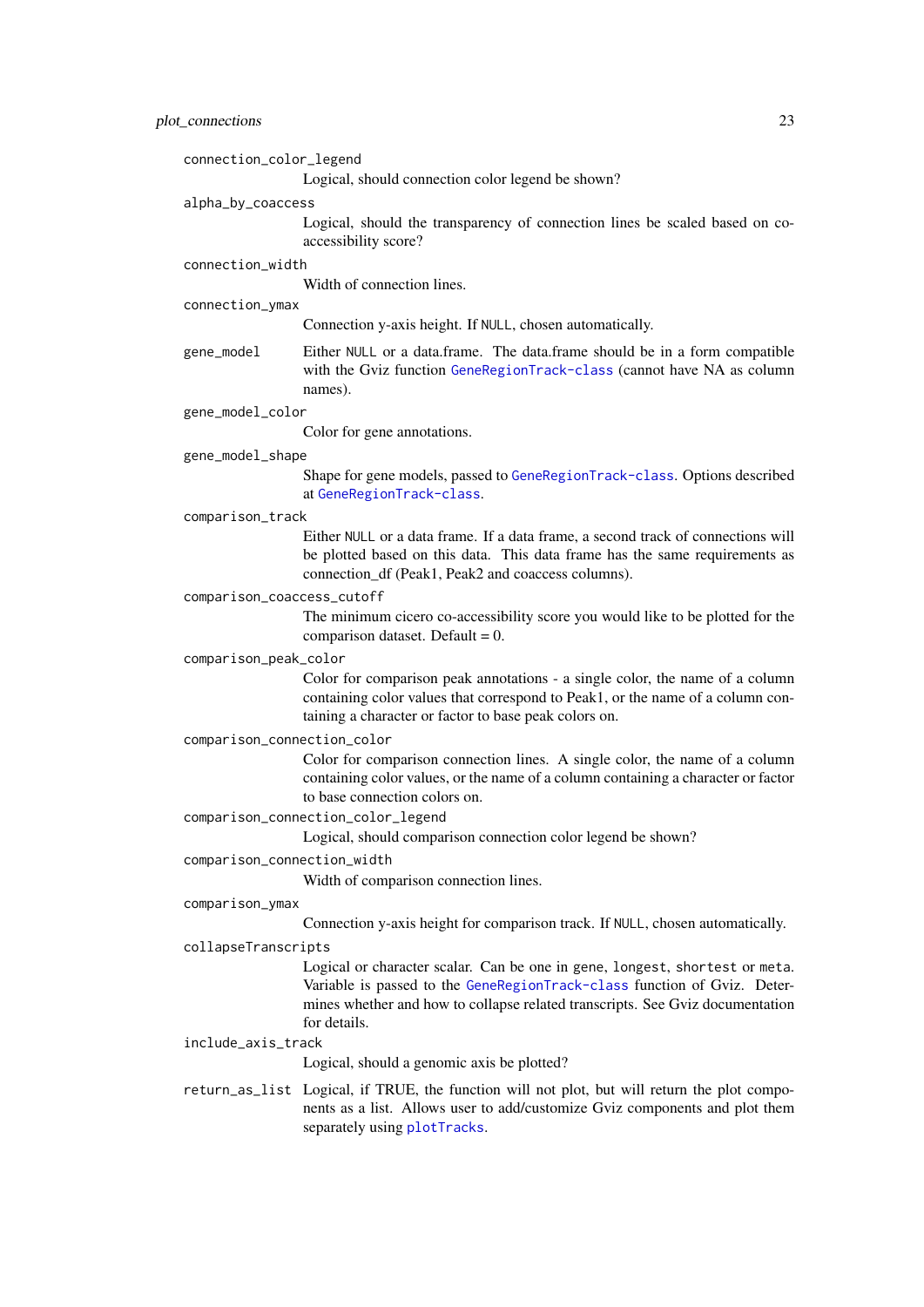<span id="page-23-0"></span>

| viewpoint            | NULL or Coordinates in form "chr1_10000_10020". Use viewpoint if you would                                                                                  |
|----------------------|-------------------------------------------------------------------------------------------------------------------------------------------------------------|
|                      | like to plot cicero connections "4C-seq style". Only connections originating                                                                                |
|                      | in the viewpoint will be shown. Ideal for comparisons with 4C-seq data. If<br>comparison_viewpoint is TRUE, any comparison track will be subsetted as well. |
| comparison_viewpoint |                                                                                                                                                             |
|                      | Logical, should viewpoint apply to comparison track as well?                                                                                                |
| viewpoint_color      |                                                                                                                                                             |
|                      | Color for the highlight border.                                                                                                                             |
|                      | viewpoint_fill Color for the highlight fill.                                                                                                                |
| viewpoint_alpha      |                                                                                                                                                             |
|                      | Alpha value for the highlight fill.                                                                                                                         |

## Value

A gene region plot, or list of components if return\_as\_list is TRUE.

## Examples

```
cicero_cons <- data.frame(
          Peak1 = c("chr18_10034652_10034983", "chr18_10034652_10034983",
                     "chr18_10034652_10034983", "chr18_10034652_10034983",
                     "chr18_10087586_10087901", "chr18_10120685_10127115",
                     "chr18_10097718_10097934", "chr18_10087586_10087901",
                     "chr18_10154818_10155215", "chr18_10238762_10238983",
                     "chr18_10198959_10199183", "chr18_10250985_10251585"),
           Peak2 = c("chr18_10097718_10097934", "chr18_10087586_10087901",
                     "chr18_10154818_10155215", "chr18_10238762_10238983",
                     "chr18_10198959_10199183", "chr18_10250985_10251585",
                     "chr18_10034652_10034983", "chr18_10034652_10034983",
                     "chr18_10034652_10034983", "chr18_10034652_10034983",
                     "chr18_10087586_10087901", "chr18_10120685_10127115"),
           coaccess = c(0.0051121787, 0.0016698617, 0.0006570246,
                        0.0013466927, 0.0737935011, 0.3264019452,
                        0.0051121787, 0.0016698617, 0.0006570246,
                        0.0013466927, 0.0737935011, 0.3264019452))
plot_connections(cicero_cons, chr = "chr18",
                minbp = 10034652,maxbp = 10251585,
                 peak_color = "purple")
```
ranges\_for\_coords *Construct GRanges objects from coordinate strings*

#### Description

Construct GRanges objects from coordinate strings

## Usage

```
ranges_for_coords(coord_strings, meta_data_df = NULL, with_names = FALSE)
```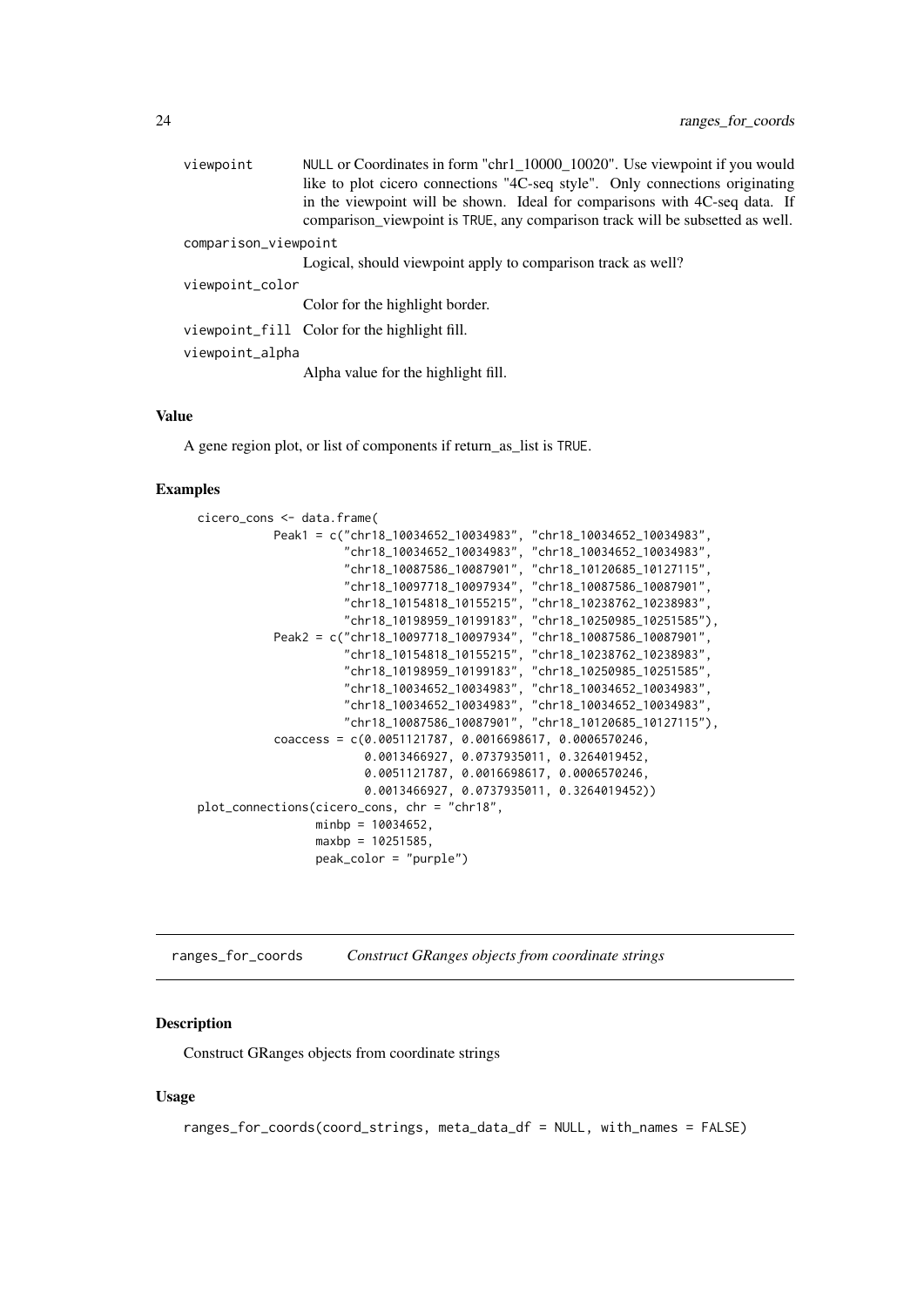#### <span id="page-24-0"></span>run\_cicero 25

#### Arguments

|              | coord_strings A list of coordinate strings (in the form "chr1:500000-1000000")                                            |
|--------------|---------------------------------------------------------------------------------------------------------------------------|
| meta_data_df | A data frame with any meta data columns you want included with the ranges.<br>Must be in the same order as coord strings. |
| with names   | logical - should meta data include coordinate string (field coord string)?                                                |

#### Details

Coordinate strings consist of three pieces of information: chromosome, start, and stop. These pieces of information can be separated by the characters ":", "\_", or "-". Commas will be removed, not used as separators (ex: "chr18:8,575,097-8,839,855" is ok).

#### Value

GRanges object of the input strings

## See Also

[GRanges-class](#page-0-0)

## Examples

```
ran1 <- ranges_for_coords("chr1:2039-30239", with_names = TRUE)
ran2 <- ranges_for_coords(c("chr1:2049-203902", "chrX:489249-1389389"),
                          meta_data_df = data.frame(dat = c("1", "X")))
ran3 <- ranges_for_coords(c("chr1:2049-203902", "chrX:489249-1389389"),
                          with_names = TRUE,
                          meta_data_df = data.frame(dat = c("1", "X"),
                                         stringsAsFactors = FALSE))
```
<span id="page-24-1"></span>run\_cicero *Run Cicero*

#### Description

A wrapper function that runs the primary functions of the Cicero pipeline with default parameters. Runs [estimate\\_distance\\_parameter](#page-9-1), [generate\\_cicero\\_models](#page-13-1) and [assemble\\_connections](#page-4-1). See the manual pages of these functions for details about their function and parameter options. Defaults in this function are designed for mammalian data, those with non-mammalian data should read about parameters in the above functions.

## Usage

```
run_cicero(
 cds,
  genomic_coords,
 window = 5e+05,
 silent = FALSE,
  sample_num = 100
)
```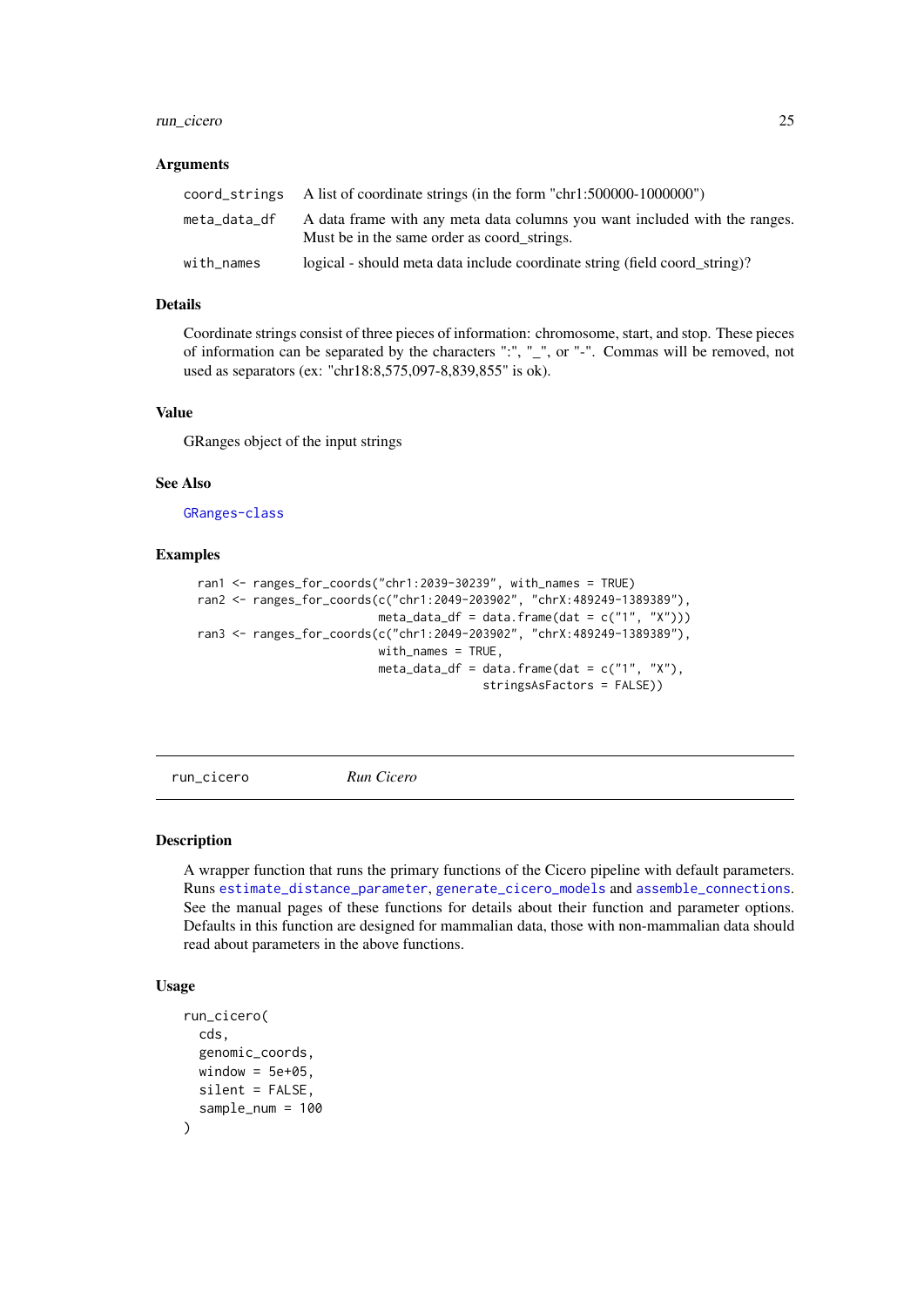## <span id="page-25-0"></span>Arguments

| cds        | Cicero CDS object, created using make_cicero_cds                                                                                                                                                                                                                                                                                                   |
|------------|----------------------------------------------------------------------------------------------------------------------------------------------------------------------------------------------------------------------------------------------------------------------------------------------------------------------------------------------------|
|            | genomic_coords Either a data frame or a path (character) to a file with chromosome lengths. The<br>file should have two columns, the first is the chromosome name (ex. "chr1") and<br>the second is the chromosome length in base pairs. See data (human . hg19. genome)<br>for an example. If a file, should be tab-separated and without header. |
| window     | Size of the genomic window to query, in base pairs.                                                                                                                                                                                                                                                                                                |
| silent     | Whether to print progress messages                                                                                                                                                                                                                                                                                                                 |
| sample_num | How many sample genomic windows to use to generate distance_parameter<br>parameter. Default: 100.                                                                                                                                                                                                                                                  |
|            |                                                                                                                                                                                                                                                                                                                                                    |

## Value

A table of co-accessibility scores

## Examples

```
data("cicero_data")
data("human.hg19.genome")
sample_genome <- subset(human.hg19.genome, V1 == "chr18")
sample_genome$V2[1] <- 100000
input_cds <- make_atac_cds(cicero_data, binarize = TRUE)
input_cds <- reduceDimension(input_cds, max_components = 2, num_dim=6,
                             reduction_method = 'tSNE',
                             norm_method = "none")
tsne_coords <- t(reducedDimA(input_cds))
row.names(tsne_coords) <- row.names(pData(input_cds))
cicero_cds <- make_cicero_cds(input_cds, reduced_coordinates = tsne_coords)
cons <- run_cicero(cicero_cds, sample_genome, sample_num = 2)
```